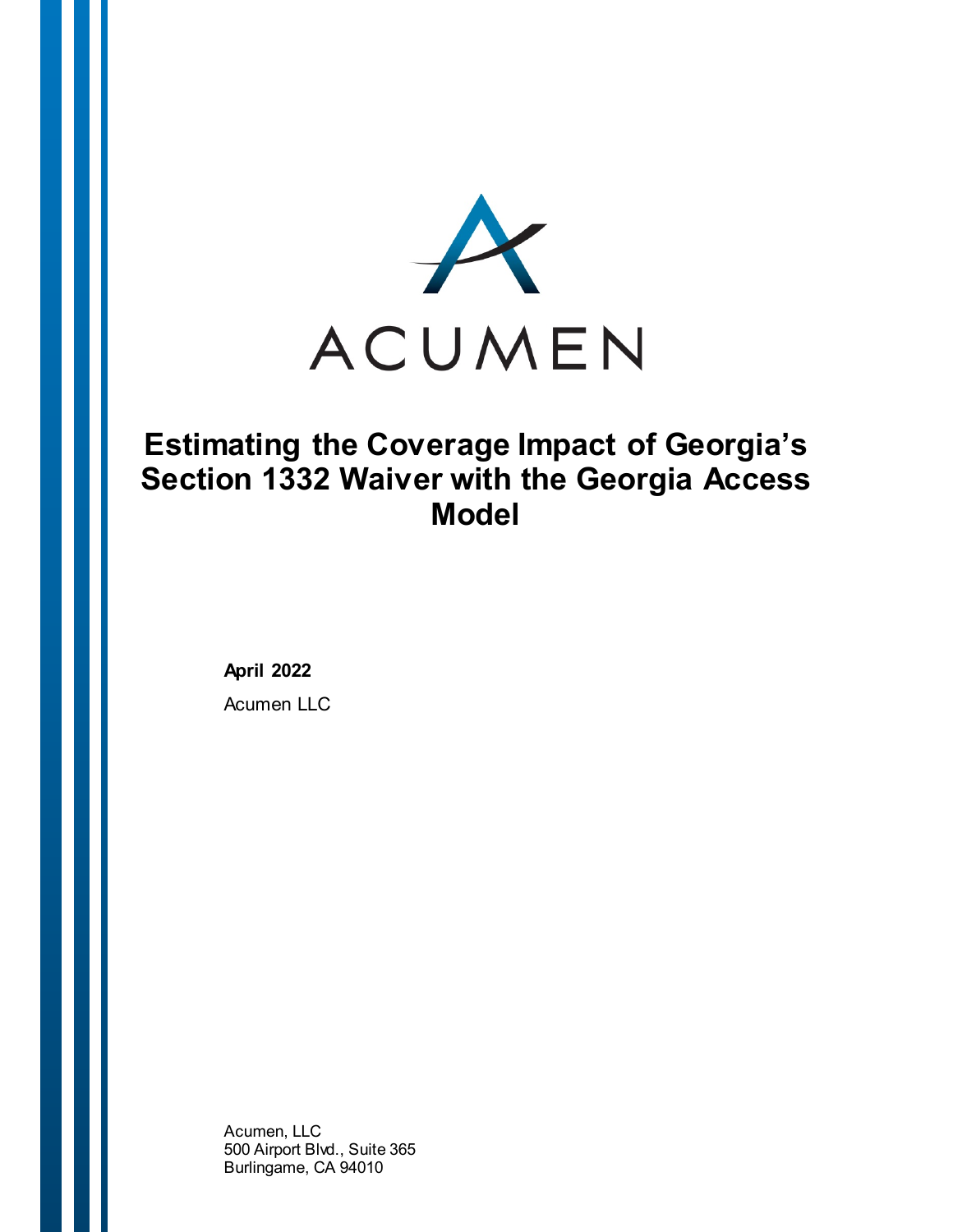# <span id="page-1-5"></span>**EXECUTIVESUMMARY**

Beginning in 2023, Georgia plans to transition the state's individual market away from the Federally-facilitated Exchange (FFE) and to the Georgia Access Model as part of the state's section 1332 waiver application approved on November 1, 2020. Under the Georgia Access Model, consumers seeking to enroll in individual market coverage must do so through issuers or brokers, and the state government and private entities are solely responsible for marketing and outreach to consumers. This report analyzes the potential impact of the Georgia Access Model on the non-group market<sup>[1](#page-1-0)</sup> by examining how the following three components will affect nongroup enrollment:

- **Changes in advertising spending[2](#page-1-1) –** Under the Georgia Access Model, federal advertising spending will no longer occur in Georgia and the state plans to allocate state funding towards marketing and outreach during the transition year. At the time of the waiver application and approval in 2020, national federal spending on advertising was only \$10 million, however federal government advertising spending increased substantially since then and higher advertising spending levels are expected to continue into 202[3](#page-1-2) and future years.<sup>3,[4](#page-1-3)</sup> This analysis focuses on estimating the impact of changes in federal and state government advertising due to Georgia's Access Model and examines a specific private entity advertising response, by assuming that private entity advertising does not change in response to the Georgia Access Model.
- **Attrition due to changes in the available enrollment pathways<sup>[5](#page-1-4)</sup> The elimination of** the federal marketplace enrollment pathways is likely to result in some enrollees leaving the market due to confusion or preference for the federal enrollment pathways.
- **Changes in Medicaid enrollment due to changes in the number of non-group applications** – A fraction of current non-group applicants are identified as Medicaideligible. Any changes in the number of non-group applicants is likely to affect the number of consumers identified as Medicaid-eligible, and subsequent Medicaid enrollment levels. This analysis assumes that implementation of the Georgia Access

 $\overline{a}$ 

<span id="page-1-0"></span> $1$  The non-group market refers to the individual market and Medicaid-eligible consumers. Consumers who are eligible for Medicaid may find themselves on the Georgia Access Model platform seeking health insurance coverage.

<span id="page-1-2"></span><span id="page-1-1"></span><sup>&</sup>lt;sup>2</sup> In this analysis, advertising is defined as total media spend on marketing (e.g. TV, radio, social, digital, etc.). <sup>3</sup> Keith, Katie, 2019. "Window Shopping and Updates on HealthCare.gov." Health Affairs.

<https://www.healthaffairs.org/do/10.1377/forefront.20191028.759213/full/>

<span id="page-1-3"></span><sup>4</sup> Centers for Medicare and Medicaid Services, *Request for Comment on the Georgia Access Model* (2021), <https://www.cms.gov/files/document/1332-ga-access-public-comment-request.pdf>

<span id="page-1-4"></span> $\frac{5}{3}$  Federal marketplace enrollment pathways that will no longer operate under the Georgia Access Model include the HealthCare.gov website and associated marketplace call center.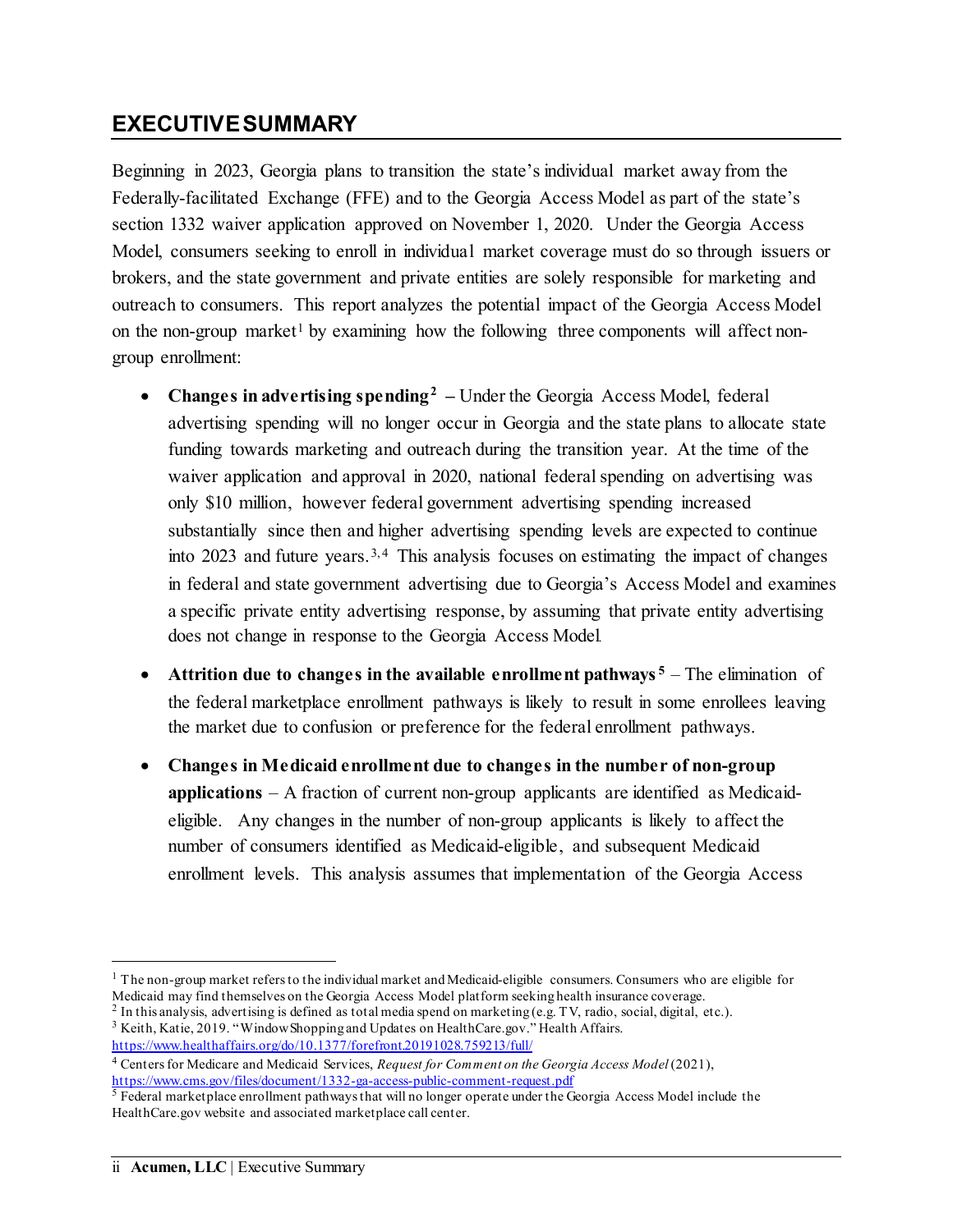Model does not affect the fraction of enrollees who are already identified as Medicaideligible.

The impact of advertising on total non-group enrollment was combined with three attrition scenarios to create three scenarios for enrollment under the Georgia Access Model in 2023. Table 1 below lists the non-group enrollment and average premium projections for the baseline and with Georgia Access Model scenarios.

<span id="page-2-0"></span>

| Table 1: 2023 Projected Enrollment and Premiums, With and Without Georgia Access |  |
|----------------------------------------------------------------------------------|--|
| Model                                                                            |  |

|                                                  | <b>Baseline</b> | <b>With Georgia Access Model</b> |            |            |  |
|--------------------------------------------------|-----------------|----------------------------------|------------|------------|--|
|                                                  |                 | Scenario 1                       | Scenario 2 | Scenario 3 |  |
| Total Non-Group<br>Enrollment                    | 542,623         | 518,693                          | 508,112    | 497,531    |  |
| Average Annual<br>Combined Metal Tier<br>Premium | \$7,417         | \$7,416                          | \$7,416    | \$7,416    |  |

In 2023 across the three scenarios with the Georgia Access Model, the estimated non-group enrollment losses are between 23,930 and 45,092 individuals, relative to the baseline. The attrition and advertising responses are likely to differ across demographic groups as healthier enrollees with lower demand for insurance coverage may be more likely to leave the market. However, the lack of literature on such differences makes it difficult to estimate these impacts. Therefore, this analysis assumes that non-group enrollment changes are uniform across demographic groups and, as a result, premiums do not change in the Georgia Access Model scenarios relative to the baseline. The likely differential impact on non-group enrollment from advertising and attrition would cause premiums to increase relative to the baseline. Medicaid enrollment in 2023 is estimated to decline between 0.1% and 0.2% when compared to the baseline due to changes in the overall number of non-group applications.

This analysis also estimates the impact of the Georgia Access Model for 2024-2027, assuming the state government does not allocate funding for advertising during these years, private entity advertising remains constant, and the attrition rate due to the loss of HealthCare.gov is set at zero. In these later years, non-group enrollment is estimated to decrease by 8.4% in each year relative to each year's baseline, and Medicaid enrollment is expected to decrease by 0.2% each year relative to each year's baseline.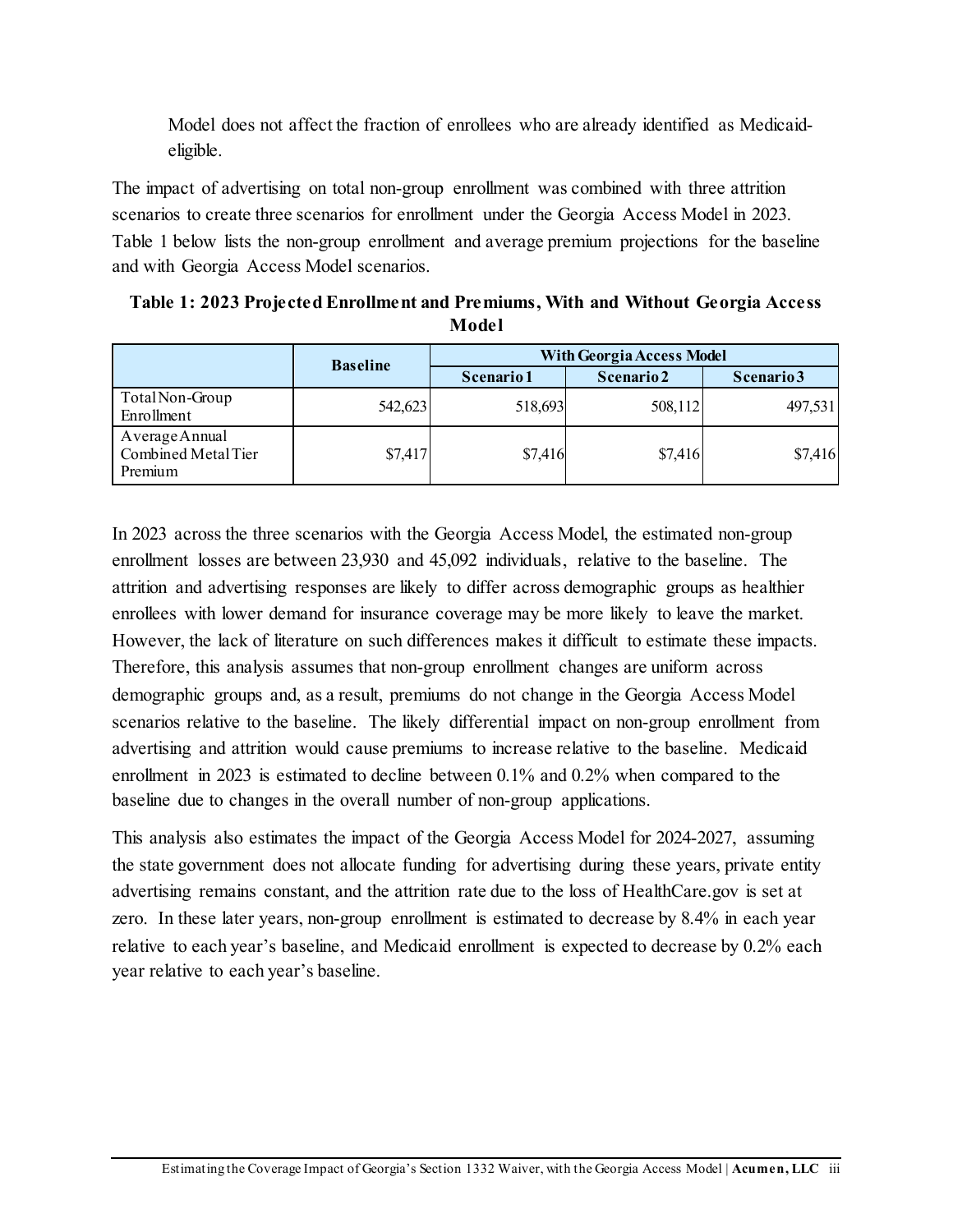# **TABLE OF CONTENTS**

| 2 |     |                                                                              |  |
|---|-----|------------------------------------------------------------------------------|--|
|   | 2.1 |                                                                              |  |
|   | 2.2 |                                                                              |  |
|   | 2.3 | Comparison to Georgia Waiver Actuarial Analysis with Reinsurance Scenario 5  |  |
| 3 |     |                                                                              |  |
|   | 3.1 |                                                                              |  |
|   |     | 3.1.1                                                                        |  |
|   |     | 3.1.2                                                                        |  |
|   |     |                                                                              |  |
|   |     |                                                                              |  |
|   |     |                                                                              |  |
|   |     |                                                                              |  |
|   |     |                                                                              |  |
|   |     | Appendix B – With Georgia Access Model Scenario Assumption and Parameters 16 |  |
|   |     |                                                                              |  |
|   |     |                                                                              |  |
|   |     |                                                                              |  |
|   | D.2 |                                                                              |  |
|   | D.3 |                                                                              |  |

# **LIST OF TABLES AND FIGURES**

| Table 1: 2023 Projected Enrollment and Premiums, With and Without Georgia Access Modeliii |  |
|-------------------------------------------------------------------------------------------|--|
|                                                                                           |  |
|                                                                                           |  |
|                                                                                           |  |
|                                                                                           |  |
| Table 6: Enrollment and Premiums Without and With Georgia Access Model12                  |  |
|                                                                                           |  |
|                                                                                           |  |
|                                                                                           |  |
| Table 10: 2024-2027 Baseline and With Georgia Access Model Scenario Results17             |  |
| Table 11:2023 with Georgia Access Model and STLDI Switching Scenario Results 21           |  |
| Table 12: Enrollment and Premiums Without and With Georgia Access Model22                 |  |
|                                                                                           |  |
|                                                                                           |  |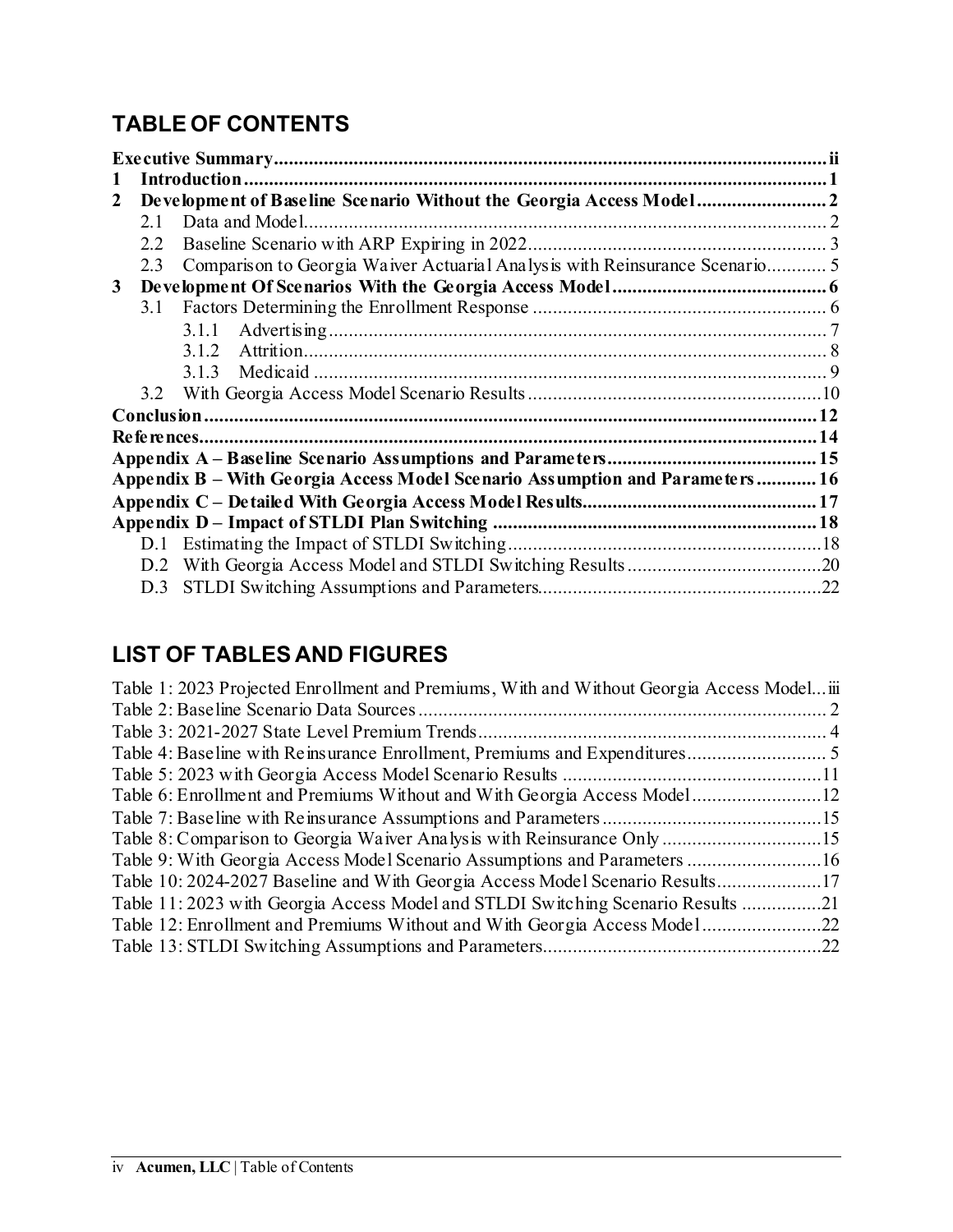### <span id="page-4-0"></span>**1 INTRODUCTION**

 $\overline{a}$ 

This report examines the impact of the Georgia Access Model on the non-group market in Georgia.[6](#page-4-1) The Georgia Access Model removes the federal marketplace enrollment pathways such that the state government, issuers, and brokers are responsible for all marketplace advertising and outreach activities. This analysis first projects baseline enrollment for 2023 in the absence of the Georgia Access Model by incorporating recent premiums and trends observed in Georgia's non-group market between 2020 and 2022, and accounting for the impact of the American Rescue Plan's (ARP) increased subsidies expiring in 2022, as well as the impact of Georgia's reinsurance program on enrollment and premiums.<sup>[7](#page-4-2)</sup> The impact of the Georgia Access Model on non-group enrollment relative to the baseline is then estimated by examining three factors: (1) the expected changes in government spending on advertising, under the assumption that private entity advertising spending does not change in response to the Georgia Access Model; (2) potential increases in enrollee attrition during the transition to the Georgia Access Model due to confusion from enrollment pathway changes; and (3) possible subsequent losses in Medicaid enrollment as the number of potential non-group applicants declines and fewer consumers are identified as Medicaid-eligible.

The loss of federal advertising spending, combined with enrollee confusion due to the changes in available enrollment pathways, is projected to result in lower enrollment under the Georgia Access Model relative to the baseline enrollment. This analysis does not project any resulting premium increases when enrollment declines. It is likely that potential enrollees with lower expected spending are also likely to have lower demand for insurance, and lower advertising and higher confusion on proper enrollment channels would increase their probability of leaving the market compared to sicker and more expensive enrollees. This higher probability of exit for healthier enrollees could translate to higher premiums. However, scarcity of empirical estimates in the literature precludes an estimate of potential increases in the premiums.

It is also possible that the movement of consumers away from HealthCare.gov towards issuers and brokers under the Georgia Access Model will increase consumers' exposure to Short-Term Limited Duration Insurance (STLDI) plan marketing, as these plans are not currently offered on the HealthCare.gov platform. This increased exposure to STLDI plan marketing may affect the number of consumers who choose to enroll in STLDI plans under the Georgia Access Model, because STLDI plans tend to cost much less than other non-group, ACA-compliant plans (i.e., plans that are required to comply with all of the ACA market reform requirements) that are available on the market (in this case, not including grandfathered or grandmothered plans). An

<span id="page-4-1"></span><sup>6</sup> The non-group market refers to the individual market and Medicaid-eligible consumers. Consumers who are eligible for Medicaid may find themselves on the Georgia Access Model platform seeking health insurance coverage.

<span id="page-4-2"></span><sup>7</sup> In line with current federal law, the ARP's increased subsidies are not effective in 2023 and beyond.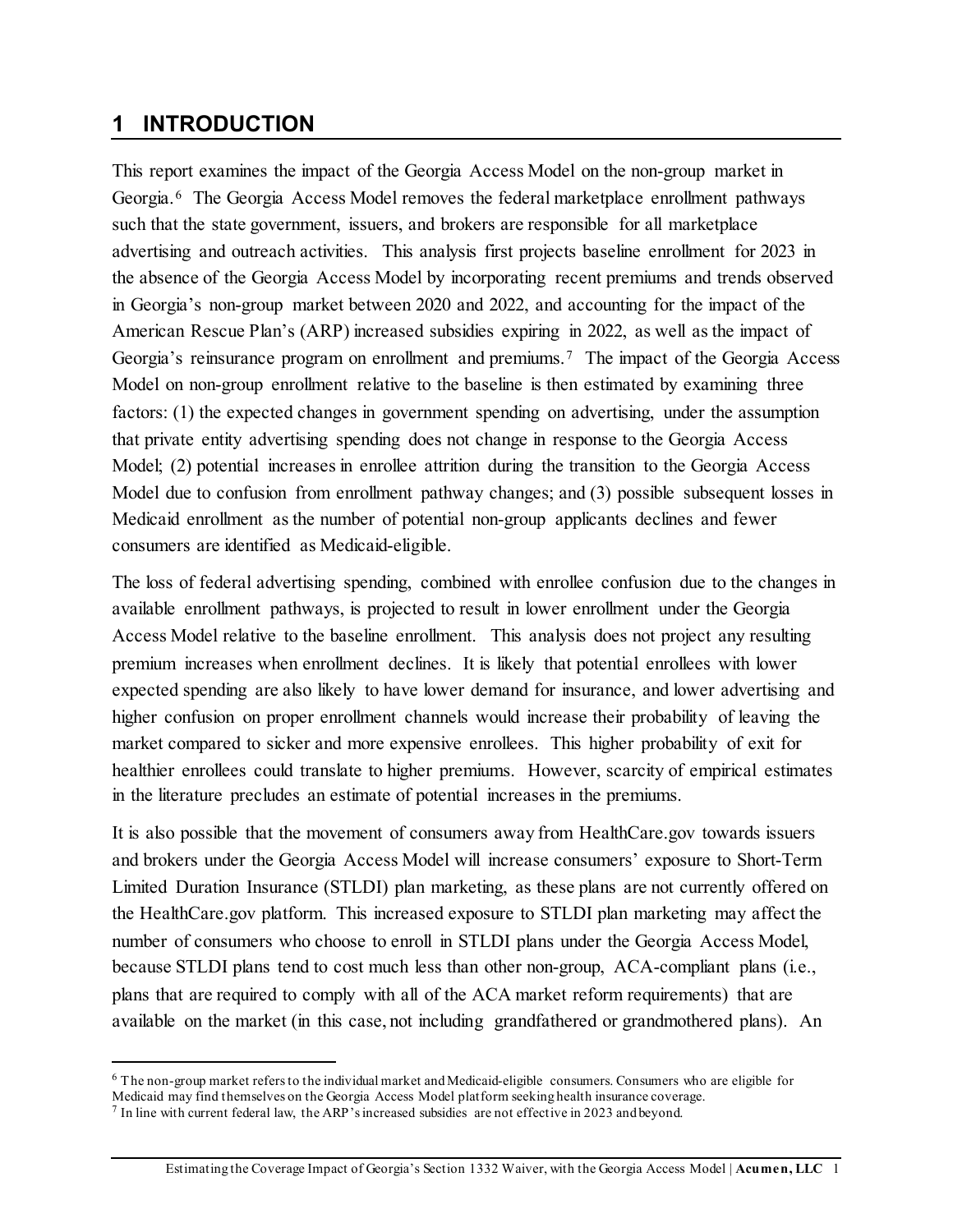additional set of results that explore the potential impact of consumers switching to STLDI plans under the Georgia Access Model is included in Appendix D.

The remainder of this reports is organized as follows: Section 2 discusses the process and assumptions used to develop the baseline scenario without the Georgia Access Model, Section 3 describes the methodology used to estimate the impact of the Georgia Access Model and presents the modeling results, and the Appendices include additional information on the scenario development and with Georgia Access Model estimates and alternative results that estimate the impact of consumers switching to STLDI plans.

# <span id="page-5-0"></span>**2 DEVELOPMENT OF BASELINE SCENARIO WITHOUTTHE GEORGIA ACCESS MODEL**

This section provides a description of the assumptions and parameters used to estimate enrollment, premiums, and state and federal expenditures under the baseline scenario without the Georgia Access Model. The baseline scenario assumes that subsidies in the American Rescue Plan (ARP) will expire at the end of 2022, in line with current law, and includes Georgia's reinsurance program.[8](#page-5-3) Section 2.1 lists the data utilized for this scenario, section 2.2 describes the assumptions and parameters used to create the baseline scenario, and section 2.3 compares the baseline scenario results and assumptions to Georgia's actuarial analysis.

### <span id="page-5-1"></span>**2.1 Data and Model**

l

<span id="page-5-2"></span>Several data sources were utilized to develop the baseline scenario. Table 2 below lists the data sources and years of data used in the baseline scenario.

| <b>Source</b>                                                                              | <b>Years</b> | <b>Premiums</b> | <b>Enrollment</b> |
|--------------------------------------------------------------------------------------------|--------------|-----------------|-------------------|
| CPS March ASEC                                                                             | 2007-2020    | X               | X                 |
| <b>MIDAS</b>                                                                               | 2016-2022    | X               | X                 |
| Risk Adjustment                                                                            | 2015-2020    | X               | X                 |
| National Health Expenditure (NHE)<br>Growth Projections for Direct<br>PurchaseInsurance    | 2023-2027    | X               |                   |
| Enrollment Payment Data                                                                    | 2016-2021    | X               |                   |
| Second Lowest Cost Silver Plan<br>Premiums by Rating Area, With and<br>Without Reinsurance | 2022         | X               |                   |

**Table 2: Baseline Scenario Data Sources**

<span id="page-5-3"></span> $8$  The baseline scenario assumes that the Public Health Emergency (PHE) is no longer in effect in 2023. During the PHE states suspended Medicaid and CHIP eligibility reviews which prevented some people with Medicaid and CHIP who no longer qualify from losing their health coverage during the pandemic. The analysis assumes no impact of Medicaid and CHIP continuous coverage unwinding on the baseline scenario in 2023 as this change has not yet taken place.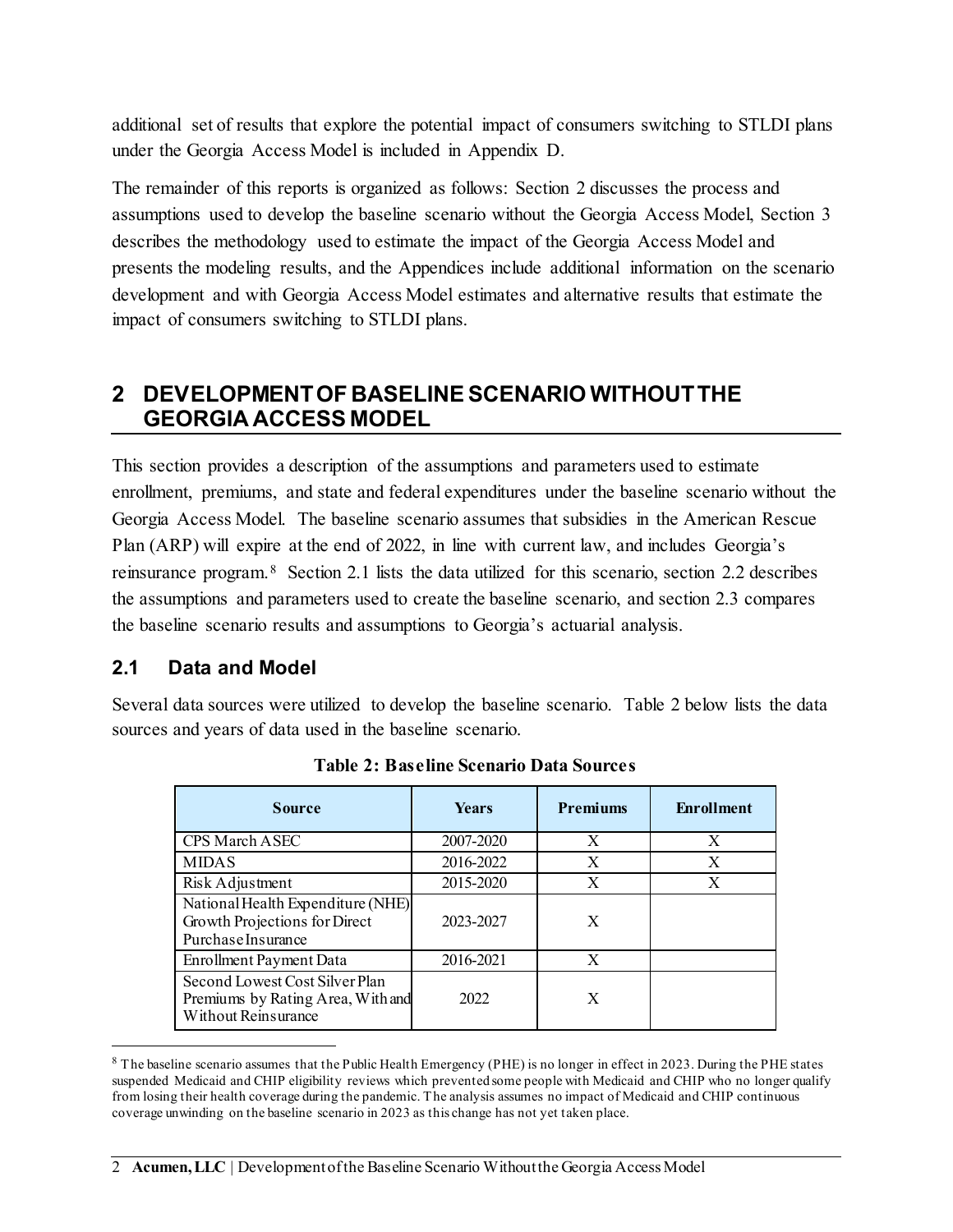| Unified Rate Review Table (URRT)<br>Rate Filings | 2021-2022 |  |
|--------------------------------------------------|-----------|--|
| Exchange Enrollment by Channel                   | 2018-2021 |  |
| Open Enrollment Tables                           | 2021-2022 |  |

These data sources are used as inputs to a micro-simulation model that predicts insurance status for a representative sample of households given various policy parameters, such as Advance Premium Tax Credit (APTC) subsidy levels. The data related to premiums are used to calculate historical average and second lowest cost silver premiums, develop future premium trends, and estimate the impact of Georgia's reinsurance program on premium levels. Enrollment data sources are used to develop enrollment levels by premium subsidy status and enrollee income distributions for the baseline scenario. The Current Population Survey (CPS) March supplement samples are used to develop a representative sample of households whose insurance status is predicted in future years under different policy scenarios. The steps involved in creating the baseline scenario are discussed in more detail in the following section.

#### <span id="page-6-0"></span>**2.2 Baseline Scenario with ARP Expiring in 2022**

The baseline scenario assumes that the ARP will expire at the end of 2022 and the APTC structure will revert back to the subsidy structure in place prior to the implementation of the ARP. This section describes the methodology used to estimate premiums, enrollment, and expenditures for this scenario. The following three steps were used to create this scenario for 2023-2027:

- (1) Estimate non-group premium levels for 2023-2027;
- (2) Estimate APTC levels and enrollee net expenditures;
- (3) Estimate enrollment, total APTC, and expenditures.

l

Step (1) uses a combination of observed data and national premium growth projections to estimate non-group premium levels. The non-group average metal tier premiums were first benchmarked to 2020 state level average premiums using Risk Adjustment data for both on and off-exchange enrollment, excluding catastrophic plans. These 2020 premiums were then trended forward to estimate state level average metal tier premiums for 2021-2027, including an adjustment to account for changes in the risk pool due to the expiration of the ARP. State level average trends based on rate filings from the URRT were used to trend premiums from 2020 to 2021 and 2022, as these reflect actual rate changes for these years. The premium trends for 2021 and 2022 are 4.9% and -2.4%, respectively.[9](#page-6-1)

<span id="page-6-1"></span><sup>9</sup> Note that the 2022 premium trend reflects the implementation of the state reinsurance program in Georgia in that year.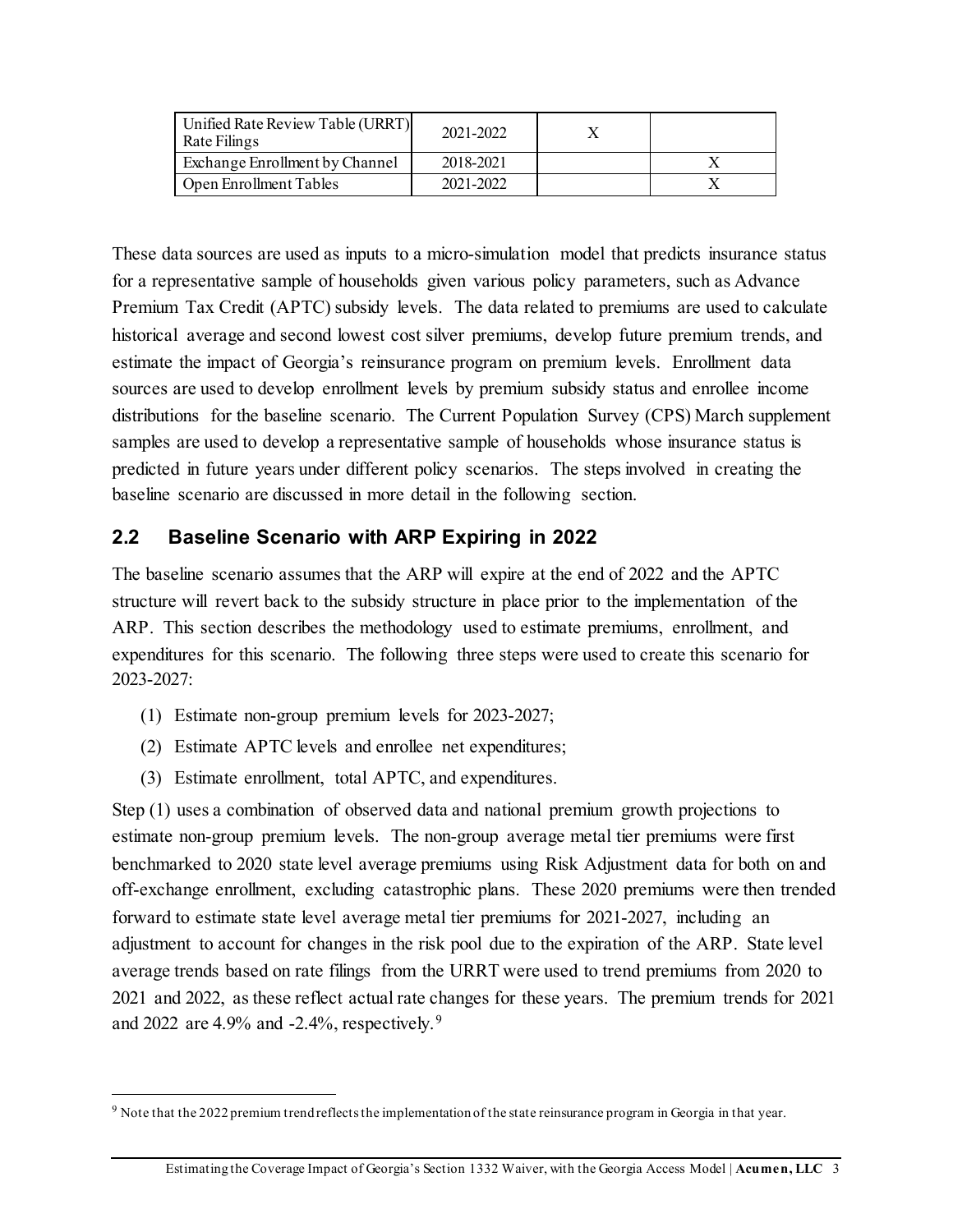For future years where there are no empirical premium trend data available, national premium growth projections were used to trend premiums. The 2022 premiums were trended to 2027 using the NHE premium growth projections for direct purchase insurance. The NHE trends for 2023-2025 were also adjusted to account for the expected deterioration of the risk pool due to the expiration of ARP subsidies after 2022. The adjustment factors were developed in consultation with CCIIO and it is assumed that the risk pool will stabilize after 2025 and premiums will grow at the NHE trend for 2026-2027. Table 3 below lists the premium trends for each year for this baseline scenario.

<span id="page-7-0"></span>

| Year | <b>Trend</b> | <b>Source</b>           |
|------|--------------|-------------------------|
| 2021 | 4.9%         | <b>URRT</b>             |
| 2022 | $-2.4\%$     | <b>URRT</b>             |
| 2023 | 8%           | NHE with 2% adjustment  |
| 2024 | $7\%$        | NHE with 1% adjustment  |
| 2025 | 4.9%         | NHE with .5% adjustment |
| 2026 | 4.5%         | <b>NHE</b>              |
| 2027 | 4.5%         | <b>NHE</b>              |

**Table 3: 2021-2027 State Level Premium Trends**

To estimate APTC and potential enrollee net expenditures in step (2), the state-level average second lowest cost silver plan premiums were estimated. Federal Marketplace enrollment and premium data from the Multidimensional Information Data Analytics System (MIDAS) for 2022 was used to calculate the ratio between the average second lowest cost silver premium and average silver premium. This ratio was applied to the 2023 average silver premiums for all nongroup enrollees (on and off-exchange) to estimate the 2023 second lowest cost silver premiums.[10](#page-7-1) This methodology for estimating second lowest cost silver premiums assumes that the relationship between the average and second lowest cost silver premium remains constant over time.

The quantities estimated in steps (1) and (2) are used to estimate baseline enrollment, APTC, and state and federal expenditures in step (3). This baseline scenario also includes the following assumptions:

- **ARP Enrollment Retention -** In 2023, 25% of enrollees who enrolled in non-group coverage due to the ARP will remain in the non-group market after it expires.
- **Reinsurance** The reinsurance program is expected to produce a 10.23% decrease in premium for 2022-2027. The estimated percent reduction is used to determine total reinsurance expenditures in each scenario. Second lowest cost silver plan premium data

l

<span id="page-7-1"></span><sup>&</sup>lt;sup>10</sup> The ratio for 2023 is .9625 and is assumed to remain constant for 2024-2027.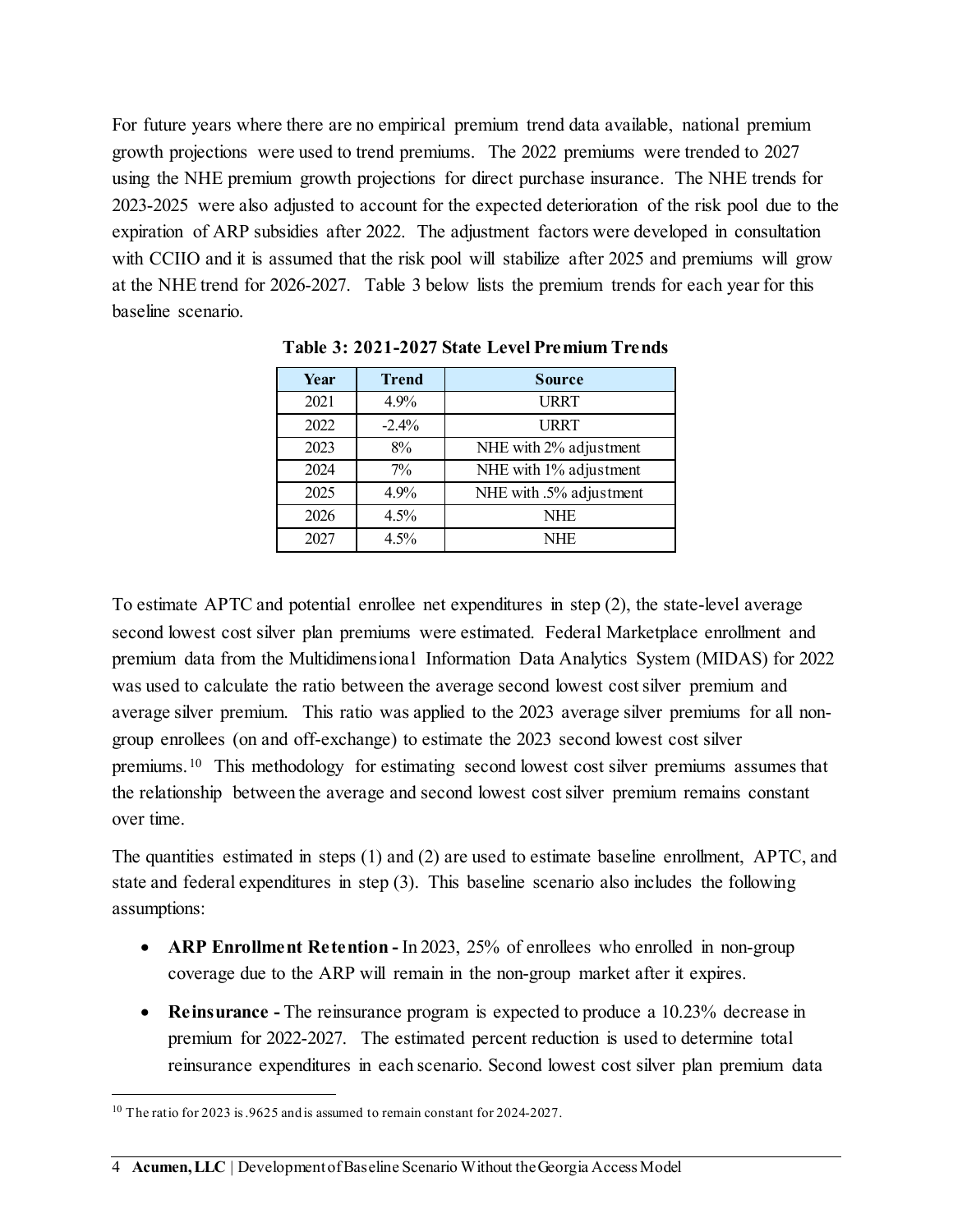by rating area with and without reinsurance submitted by Georgia for 2022 waiver passthrough calculations was used to calculate the expected state-level change in premiums.

- **Transitional/Grandfathered Plans -** There is no enrollment in transitional and grandfathered plans for all years. Enrollment in previous years for these plans has been close to zero and is likely to continue to decline in future years.
- **Income Distribution -** The non-group enrollment income distribution is benchmarked to the income distribution from MIDAS as of March 2021, prior to the implementation of the ARP, and is assumed to be the same for all future years. It is likely that the enrollment distribution will more closely resemble the pre-ARP distribution after the APR expires in 2022.

Total non-group enrollment is significantly higher in this scenario than in the baseline with reinsurance only scenario from Georgia's actuarial analysis, with most of the enrollment differences coming from increases in the subsidized population. Table 4 in section 2.3 presents estimated enrollment, premiums and federal expenditures on APTC and reinsurance in 2023 for this scenario and compares these estimates to Georgia's actuarial analysis.

#### <span id="page-8-0"></span>**2.3 Comparison to Georgia Waiver Actuarial Analysis with Reinsurance Scenario**

Table 4 below summarizes the enrollment, premiums, and expenditures for the baseline scenarios compared to the Georgia waiver actuarial analysis with reinsurance-only scenario.

| <b>Estimates</b>                                    | Georgia Analysis with<br><b>Reinsurance Only</b> | <b>Baseline with</b><br><b>Reinsurance</b> |  |  |
|-----------------------------------------------------|--------------------------------------------------|--------------------------------------------|--|--|
| <b>Non-Group Enrollment</b>                         |                                                  |                                            |  |  |
| Total Non-Group Enrollment                          | 388,630                                          | 542,623                                    |  |  |
| Subsidized Enrollment                               | 333,584                                          | 484,510                                    |  |  |
| Unsubsidized Enrollment                             | 55,046                                           | 58,113                                     |  |  |
| <b>Average Premiums (Yearly)</b>                    |                                                  |                                            |  |  |
| <b>Silver Premium</b>                               | \$8,314                                          | \$7,666                                    |  |  |
| Combined Metal Tier Premium                         | \$8,136                                          | \$7,417                                    |  |  |
| <b>State and Federal Expenditures (in millions)</b> |                                                  |                                            |  |  |
| TotalAPTC                                           | \$2,469                                          | \$2,791                                    |  |  |
| Total Reinsurance Expenditure                       | $$426^{11}$                                      | \$459                                      |  |  |

<span id="page-8-1"></span>**Table 4: Baseline with Reinsurance Enrollment, Premiums and Expenditures**

l

<span id="page-8-2"></span><sup>&</sup>lt;sup>11</sup> The total reinsurance expenditure for 2023 was taken from Georgia's waiver application.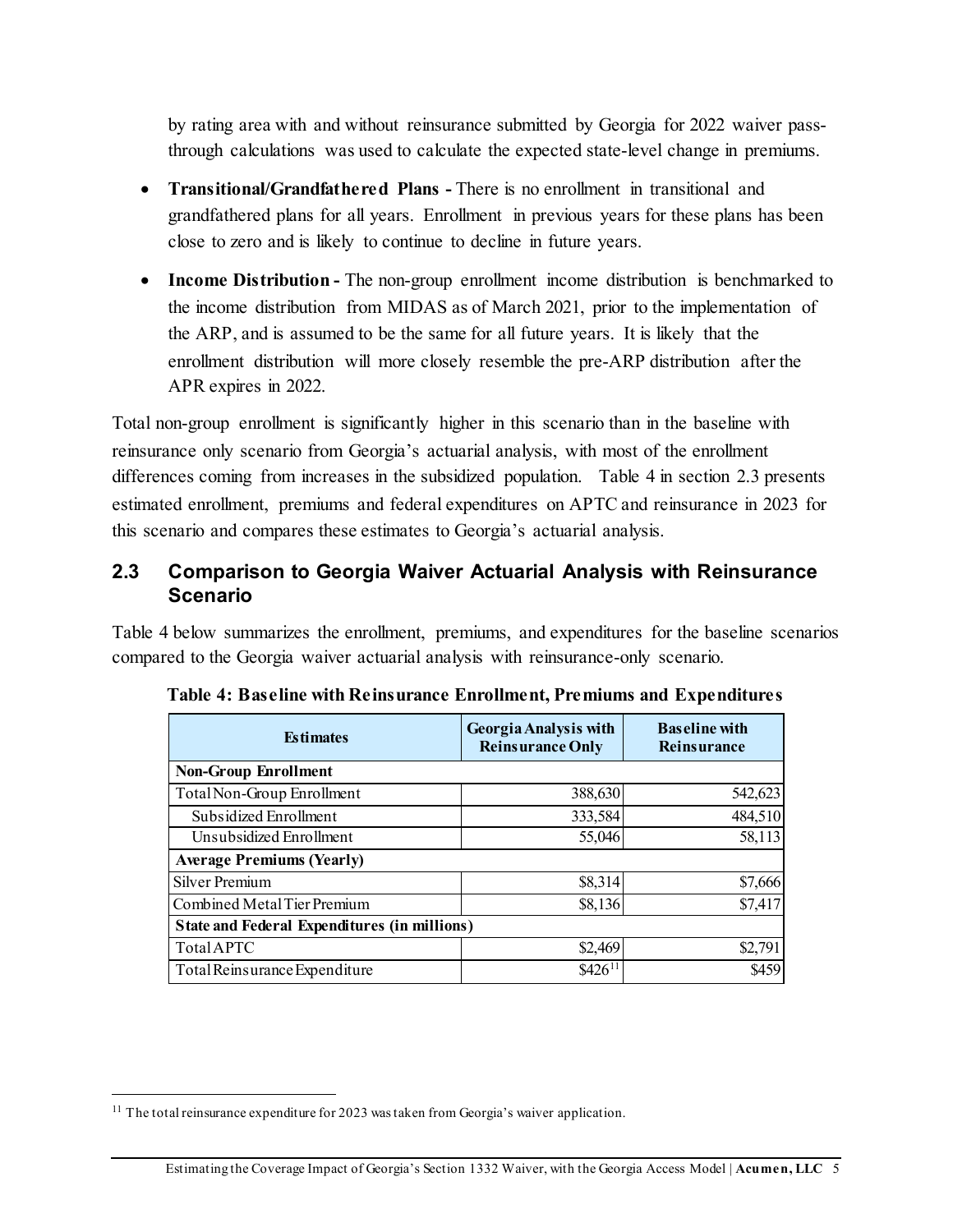The baseline scenario estimates differ from the Georgia actuarial analysis with reinsurance-only results because of differences in the underlying assumptions and modeling approaches. The differences in assumptions fall into the following three categories:

- **Policy Parameters** The baseline scenario accounts for the impact of reinsurance on enrollment and the expected percent decrease in premiums due to reinsurance is almost identical to the overall decrease estimated in the reinsurance only scenario from Georgia's actuarial analysis. However, Georgia's analysis does not incorporate any impacts on premiums and enrollment due to the ARP which contributes to the lower enrollment levels and higher premium levels compared to the baseline scenario.
- **Premiums** The baseline scenario produces 2023 premiums that are lower than those in Georgia's actuarial analysis due to the availability of more recent years of empirical premium data. However, the state's estimated premium growth for 2024-2027 is lower than premium growth in the baseline scenario. Despite the difference in growth rates, premiums in each year are lower in the baseline scenario relative to the Georgia baseline.
- **Enrollment** Total non-group enrollment estimates slightly differ because the baseline scenario excludes catastrophic plan enrollment and assumes enrollment in grandfathered plans is equal to 0, while Georgia's analysis assumes enrollment in these two groups to be about 3,700.

Table 8 in Appendix A compares the assumptions in all three categories in more detail.

# <span id="page-9-0"></span>**3 DEVELOPMENT OFSCENARIOS WITH THE GEORGIA ACCESS MODEL**

This section provides a description of the methodology and assumptions used to create the Georgia Access Model scenarios and estimate the Georgia Access Model's impact on enrollment, premiums, and state and federal expenditures. Various factors were identified as most likely to determine the impact of the Georgia Access Model on enrollment and these factors were used to develop the modeling scenarios. Section 3.1 describes each of these factors, or enrollment levers, and discusses the methodology used to determine each of their impacts on enrollment under the Georgia Access Model. Section 3.2 shows the with Georgia Access Model results for several modeling scenarios.

### <span id="page-9-1"></span>**3.1 Factors Determining the Enrollment Response**

Under the Georgia Access Model, there are two significant changes that will affect the nongroup market: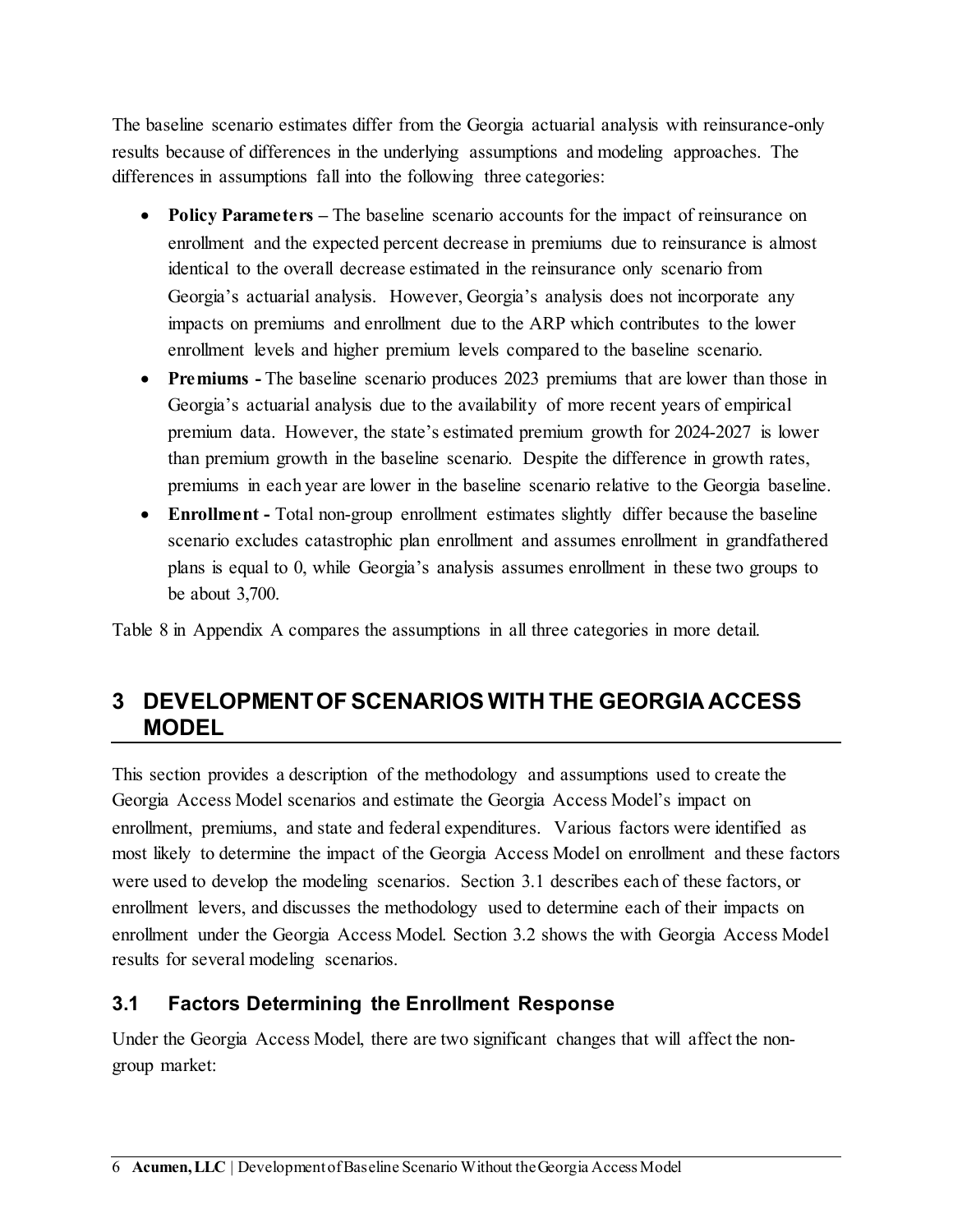- (1) Removal of HealthCare.gov (and associated marketplace call center) as an enrollment pathway; and
- (2) Loss of federal funding for advertising.

Consumers are expected to respond to these market changes in a variety of ways that can then affect total non-group enrollment. Three factors were identified that are expected to be the main determinants of the enrollment response:

- **Advertising** Changes in the entities responsible for marketing and outreach in the state are likely to impact total advertising expenditures, and in turn, non-group enrollment.
- **Attrition** The transition to direct issuer and broker enrollment pathways only may result in a fraction of enrollees leaving the market due to consumer confusion and potential preferences for the federal marketplace enrollment channels.
- **Medicaid Enrollment** The removal of the HealthCare.gov website as a pathway for consumers to determine their Medicaid eligibility may result in changes in Medicaid enrollment.

These factors were used to create three Georgia Access Model scenarios for 2023, where each scenario includes a different attrition rate assumption, and one Georgia Access Model scenario for each year in 2024-2027. Each of the factors and the methodology used to estimate their impact on enrollment under the Georgia Access Model is described in more detail below.

### <span id="page-10-0"></span>*3.1.1 Advertising*

 $\overline{a}$ 

Under the Georgia Access Model, federal advertising will no longer occur in Georgia and the state government and private entities will be solely responsible for marketing and outreach to consumers. Georgia expects to spend \$4 million on advertising during the transition to the Georgia Access Model in 2023, which is substantially lower than the projected federal spending on advertising in the baseline scenario; the state will also not perform advertising during future years.[12](#page-10-1) While Georgia has assumed in its waiver application that private entities (agents, brokers, issuers, EDE partners) will increase their marketing and outreach to consumers under the Georgia Access Model, thereby increasing individual market enrollment, there is insufficient evidence from the state's waiver application to predict how private entities will respond to the Georgia Access Model. This analysis investigates one potential response of private entities by estimating the expected enrollment impact when federal and state advertising levels change under the Georgia Access Model, and assumes that private entities do not change their marketing and outreach in response to the Georgia Access Model.

<span id="page-10-1"></span><sup>&</sup>lt;sup>12</sup> Assumption based on the amount the state provided to CCIIO, March 15, 2022.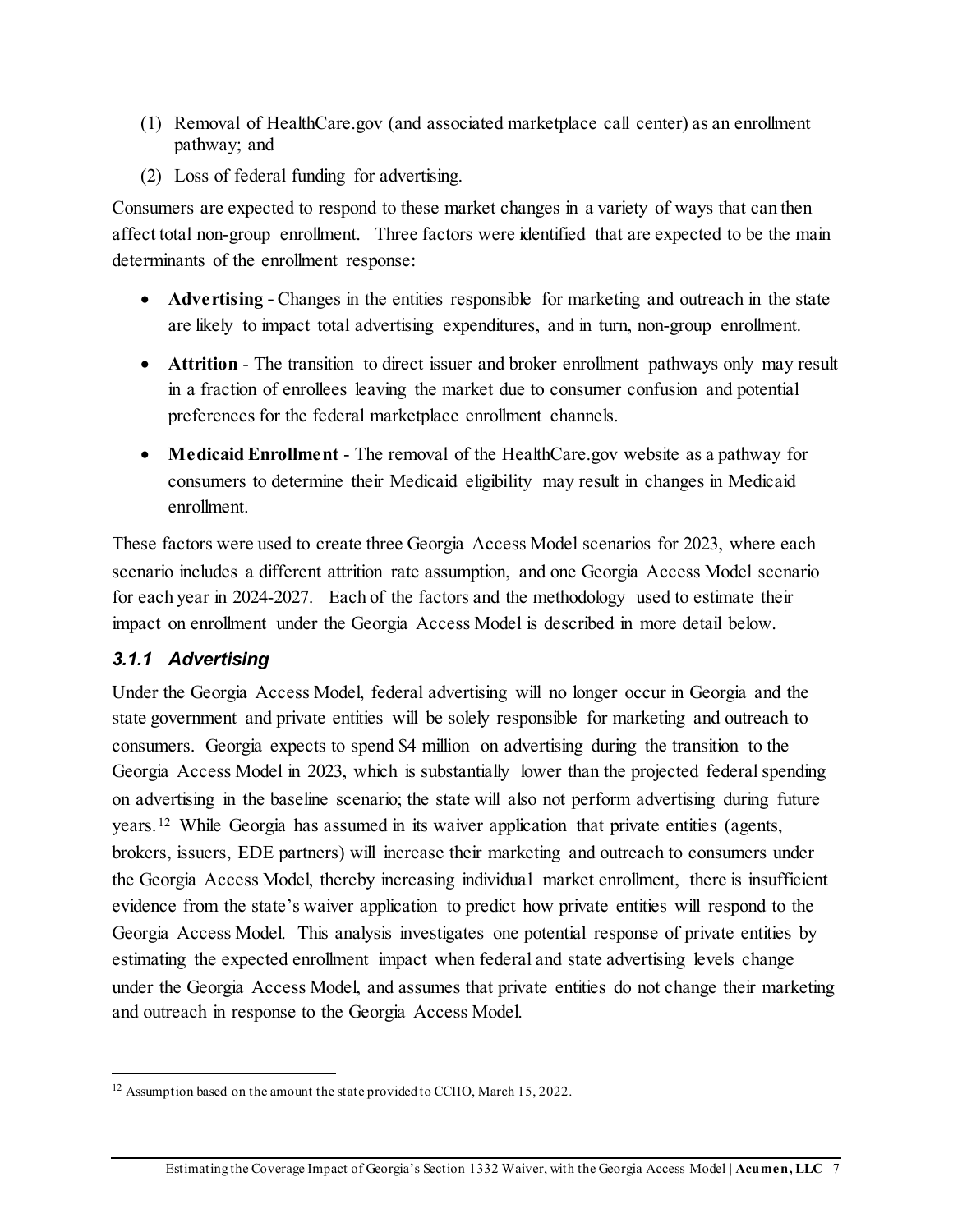Estimates from a National Bureau of Economic Research working paper by Aizawa and Kim were relied upon to estimate the enrollment response due to changes in federal and state government advertising.[13](#page-11-1) Aizawa and Kim's analysis estimates the impact of per-capita TV advertising expenditures by the federal government, state governments, and private entities on total non-group enrollment shares.[14](#page-11-2) The coefficient estimates were combined with the following assumptions to estimate the impact on enrollment:

- **State government advertising is equally as effective as the federal government advertising** – The coefficient estimate for the impact of state government advertising is nearly indistinguishable from zero and is statistically insignificant. However, it is unlikely that Georgia's advertising expenditures in 2023 would have no effect on enrollment. Therefore, state government advertising is assumed to have the same impact on enrollment as federal government advertising dollars.
- **All other advertising channels have the same effect on enrollment as TV advertising** – Aizawa and Kim's analysis only estimates the impact of TV advertising expenditures on enrollment shares. Governments and issuers use a variety of other advertising channels, such as print, radio, or electronic; however, there is insufficient evidence from literature on the impact of other advertising channels on individual marketplace enrollment. As such, in this analysis the advertising spending in other channels is assumed to have an equal effect to that of TV advertising.
- **Federal advertising spending remains constant** Federal government spending in 2023 is assumed to be equal to the level of spending during the 2022 Open Enrollment period. Additionally, per-capita advertising dollars estimated in 2023 are expected to remain constant from 2023-2027.

The total estimated change in non-group enrollment—due to changes in federal and state government advertising and assuming no change in private entity advertising—in 2023 is -2.46% relative to the baseline scenario. Starting in 2024, the state government does not plan to allocate funding towards advertising, while private entity advertising is assumed to remain constant. The loss of state advertising from \$4 million to zero produces a larger enrollment decrease of 8.41% relative to the baseline scenario from 2024-2027.

#### <span id="page-11-0"></span>*3.1.2 Attrition*

l

The removal of the HealthCare.gov platform as an enrollment channel in Georgia is also likely to impact total non-group enrollment. Changes in available enrollment pathways are likely to cause

<span id="page-11-1"></span><sup>13</sup> Aizawa, Naoki, and You Suk Kim. 2021. *Public and Private Provision of Information in Market-Based Public Programs: Evidence from Advertising in Health Insurance Marketplaces.* Cambridge: National Bureau of Economic Research (NBER). <https://www.nber.org/papers/w27695>

<span id="page-11-2"></span> $14$  Estimates are taken from table 4, column 3.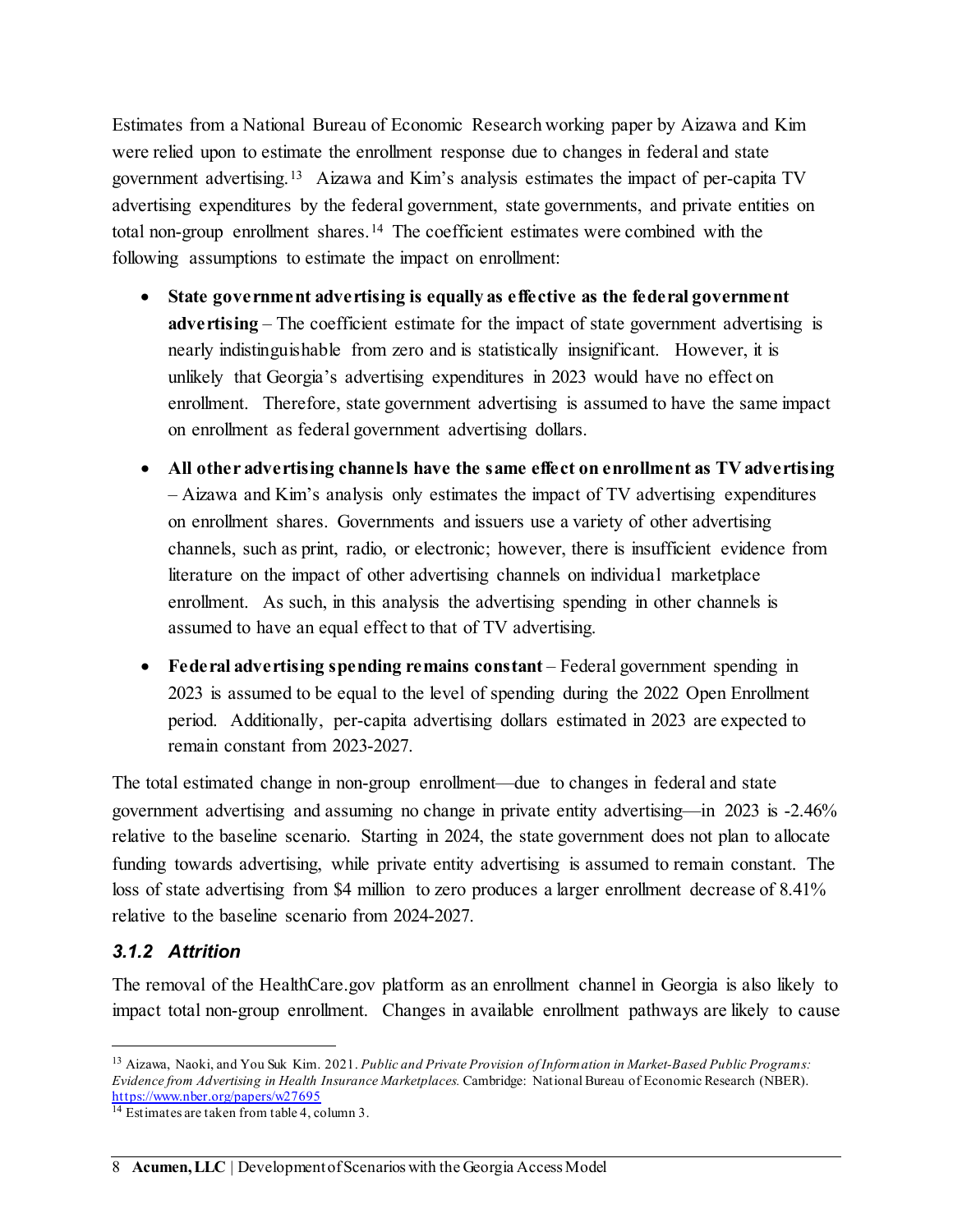some level of enrollee confusion resulting in lower enrollment levels. Moreover, some consumers may have a strong preference for using the federal marketplace pathways, which could also result in a fraction of enrollees leaving the market when these pathways disappear. Three scenarios were used to estimate the potential impact of attrition on non-group enrollment in 2023.

The first scenario utilizes the attrition level from Georgia's actuarial analysis and assumes that 2% of non-group enrollees will leave the market and become uninsured relative to the baseline scenario.<sup>[15](#page-12-1)</sup> However, because it is possible that attrition levels may be higher than Georgia's estimate, two alternative attrition scenarios that assume rates of 4% and 6% relative to the baseline scenario were examined to explore the impact of higher levels of attrition. It is assumed that attrition due to the removal of the HealthCare.gov platform will only affect enrollment during the transition to the Georgia Access Model in 2023 and will not impact enrollment in future years.

#### <span id="page-12-0"></span>*3.1.3 Medicaid*

l

Consumers who submit applications for non-group coverage through the federal marketplace enrollment channels will be notified if they are eligible for Medicaid coverage. It is likely that the number of consumers applying for non-group coverage will change under the Georgia Access Model depending on the advertising and attrition responses. Because a fraction of consumers who apply for non-group coverage are Medicaid-eligible, any changes in the number of non-group applicants may also affect the number of consumers who are identified as Medicaid-eligible and in turn, Medicaid enrollment levels. The number of Medicaid enrollees that are expected to exit the market was estimated for each of the Georgia Access Model scenarios using the following steps:

- (1) Estimate the total number of non-group applicants in the baseline scenario.
- (2) Estimate the change in total non-group applicants due to the Georgia Access Model.
- (3) Estimate the number of Medicaid eligible applicants expected to leave the market due to the Georgia Access Model.

The estimates in the steps listed above also incorporate the following assumptions:

• **The relationship between non-group enrollment and non-group applicants remains constant** – 2020 Open Enrollment (OE) data was used to estimate this relationship because it does not include the impacts of the ARP or the COVID-19 pandemic and is

<span id="page-12-1"></span><sup>&</sup>lt;sup>15</sup> Georgia Office of the Governor. 2020. "Georgia Section 1332 State Empowerment and Relief Waiver Application." <https://medicaid.georgia.gov/document/document/modified-1332-waiver/download>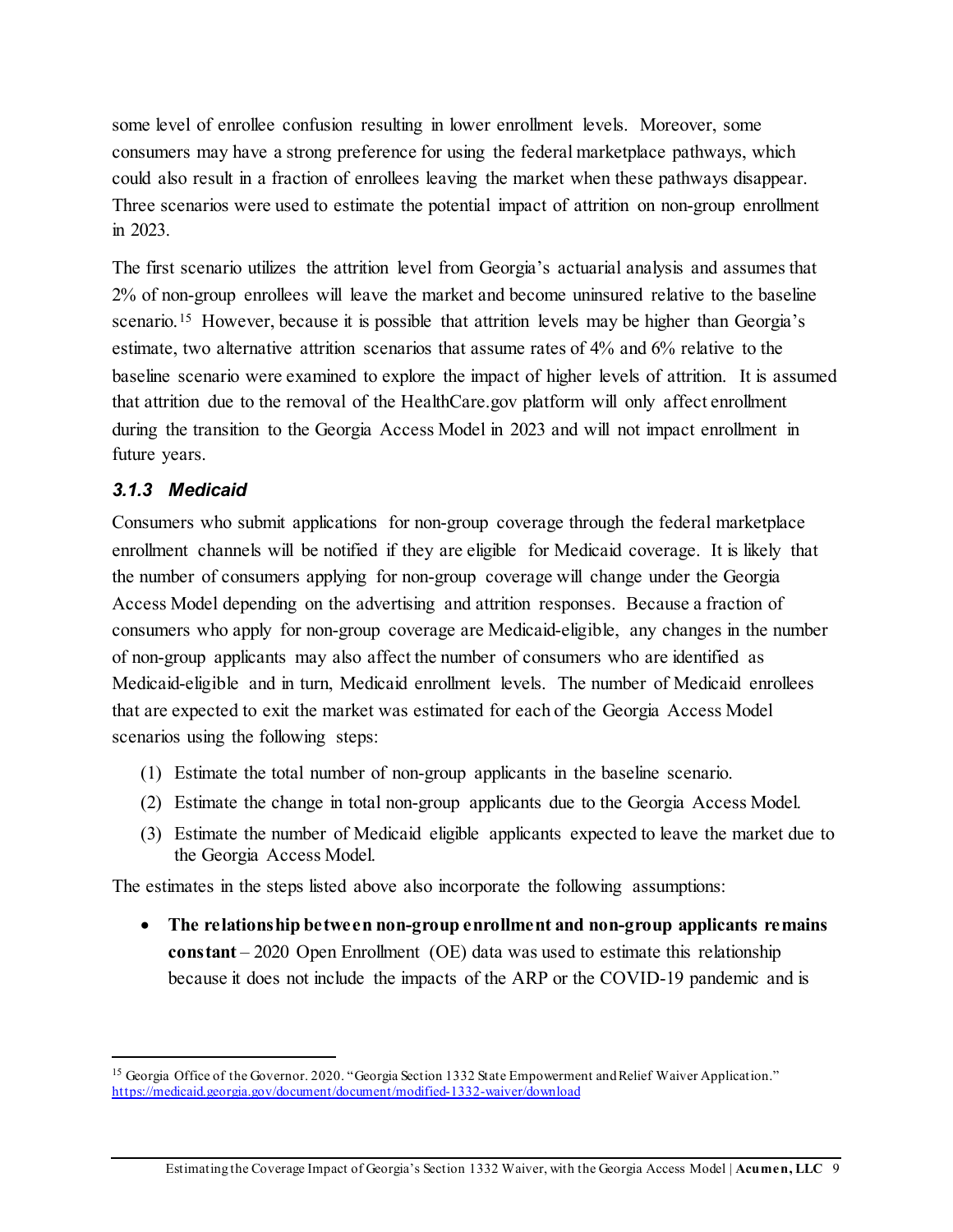therefore most likely to resemble the market in 2023 after the ARP expires. [16](#page-13-1) The relationship is expected to remain constant from 2023-2027.

- **The change in non-group applicants is equal to the change in non-group enrollment due to advertising and attrition -** The non-group enrollment response was used as a proxy because it is likely to be similar to the overall change in applicants. The total change in applicants ranges from -4.41% to -8.31% in 2023.
- **The fraction of Medicaid-eligible consumers out of the applicant population remains constant –** The fraction of Medicaid-eligible consumers out of the applicant population expected to leave the market is assumed to remain constant at  $4\%$ .<sup>[17](#page-13-2)</sup>
- A**ll consumers identified as Medicaid-eligible during OE would have enrolled in Medicaid coverage** – Medicaid-eligible consumers are used as a proxy for Medicaid enrollees because data on the number of Medicaid-eligible consumers who enroll in Medicaid coverage was not available.

Under these assumptions, the percent change in Medicaid enrollment was estimated for each of the three with Georgia Access Model scenarios in 2023 and for the single with Georgia Access Model scenario for 2024-2027. The total estimated change in Medicaid enrollment relative to the baseline is between -0.09% and -0.16% in 2023 and is -0.16% for 2024-2027.

## <span id="page-13-0"></span>**3.2 With Georgia Access Model Scenario Results**

The three enrollment levers described above were combined to create the with Georgia Access Model scenarios. While it is possible that responses to advertising changes and attrition propensities will vary by demographic characteristics, there is no basis to make differentiated assumptions given the lack of empirical evidence in the literature. In this analysis enrollment is assumed to decrease uniformly across age and income groups in each with Georgia Access Model scenario relative to the baseline.

For 2023, the three assumptions for attrition rates were combined with the expected enrollment response due to advertising to estimate three total non-group enrollment responses. Changes in Medicaid enrollment were then estimated based on these total non-group responses for each scenario. The modeling results for the 2023 scenarios are in Table 5 below.

l

<span id="page-13-1"></span><sup>&</sup>lt;sup>16</sup> Centers for Medicare and Medicaid Services, 2020 OEP State-Level Public Use File (2020)[, https://www.cms.gov/Research-](https://www.cms.gov/Research-Statistics-Data-and-Systems/Statistics-Trends-and-Reports/Marketplace-Products/2020-Marketplace-Open-Enrollment-Period-Public-Use-Files)[Statistics-Data-and-Systems/Statistics-Trends-and-Reports/Marketplace-Products/2020-Marketplace-Open-Enrollment-Period-](https://www.cms.gov/Research-Statistics-Data-and-Systems/Statistics-Trends-and-Reports/Marketplace-Products/2020-Marketplace-Open-Enrollment-Period-Public-Use-Files)Public-Use-Files.<br><sup>17</sup> Assumption based on historical eligibility data for Georgia consumers from internal CMS data.

<span id="page-13-2"></span>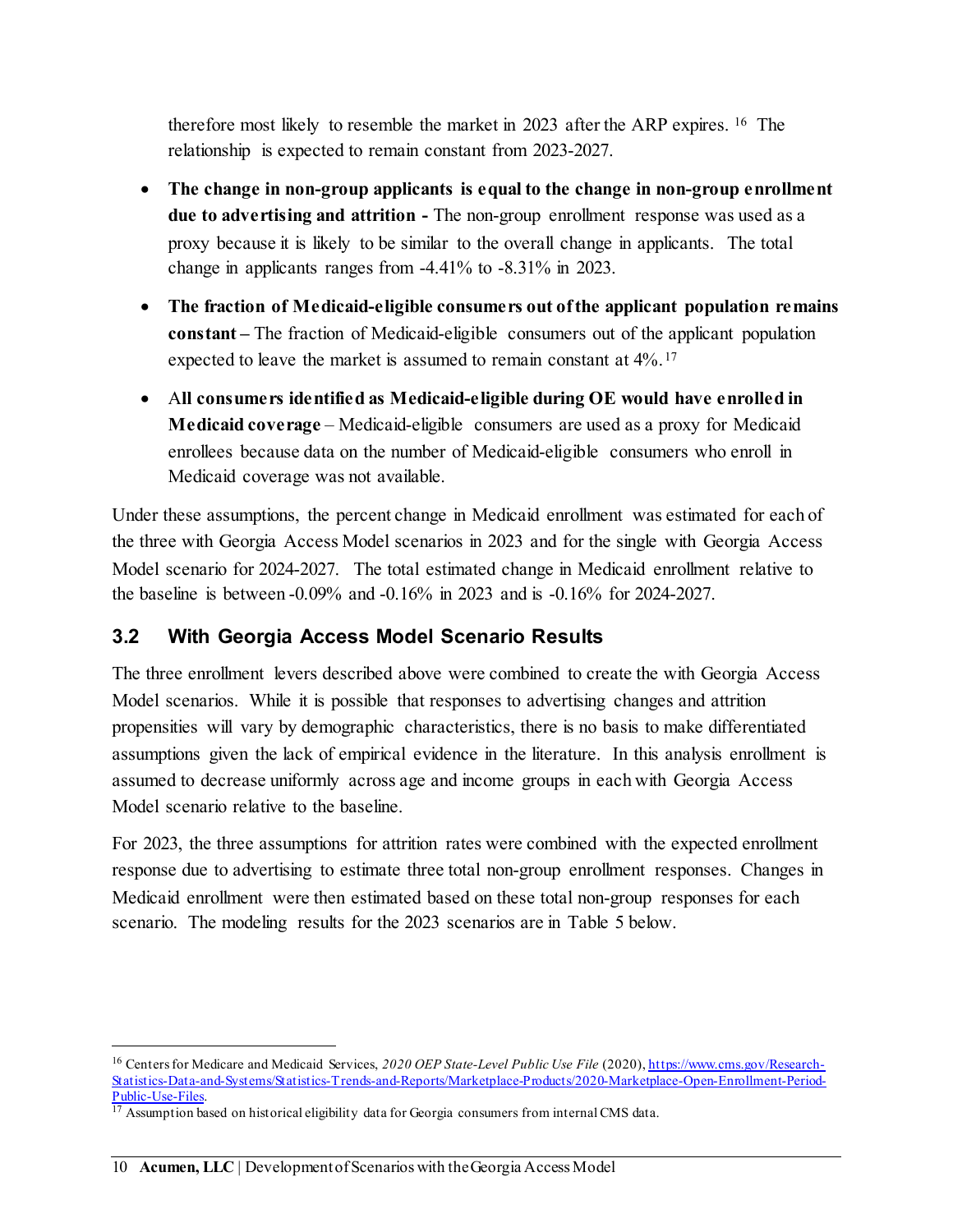<span id="page-14-0"></span>

|                                                     |                 | <b>With Georgia Access Model</b>     |               |                                     |            |                                     |                |
|-----------------------------------------------------|-----------------|--------------------------------------|---------------|-------------------------------------|------------|-------------------------------------|----------------|
| <b>Estimates</b>                                    | <b>Baseline</b> | Scenario $1-2\%$<br><b>Attrition</b> |               | Scenario $2-4%$<br><b>Attrition</b> |            | Scenario $3-6%$<br><b>Attrition</b> |                |
|                                                     | <b>Total</b>    | <b>Total</b>                         | $\%$ $\Delta$ | <b>Total</b>                        | $% \Delta$ | <b>Total</b>                        | $\%$ $\Lambda$ |
| <b>Non-Group Enrollment</b>                         |                 |                                      |               |                                     |            |                                     |                |
| Total Non-Group<br>Enrollment                       | 542,623         | 518,693                              | $-4.4%$       | 508,112                             | $-6.4%$    | 497,531                             | $-8.3%$        |
| Subsidized Enrollment                               | 484,510         | 462,698                              | $-4.5%$       | 453,054                             | $-6.5\%$   | 443,410                             | $-8.5\%$       |
| Unsubsidized Enrollment                             | 58,113          | 55,995                               | $-3.6\%$      | 55,058                              | $-5.3%$    | 54,121                              | $-6.9%$        |
| <b>Average Premium (Yearly)</b>                     |                 |                                      |               |                                     |            |                                     |                |
| Silver Premium                                      | \$7,666         | \$7,666                              | $0.0\%$       | \$7,665                             | $0.0\%$    | \$7,665                             | $0.0\%$        |
| Combined Metal Tier<br>Premium                      | \$7,417         | \$7,416                              | $0.0\%$       | \$7,416                             | $0.0\%$    | \$7,416                             | $0.0\%$        |
| <b>State and Federal Expenditures (in millions)</b> |                 |                                      |               |                                     |            |                                     |                |
| TotalAPTC                                           | \$2,791         | \$2,666                              | $-4.5%$       | \$2,610                             | $-6.5\%$   | \$2,555                             | $-8.5\%$       |
| Total Reinsurance                                   | \$459           | \$438                                | $-4.4%$       | \$429                               | $-6.4\%$   | \$420                               | $-8.3\%$       |
| Medicaid                                            |                 |                                      |               |                                     |            |                                     |                |
| Enrollment                                          | 1,426,907       | 1,425,623                            | $-0.1%$       | 1,425,195                           | $-0.1%$    | 1,424,624                           | $-0.2%$        |

**Table 5: 2023 with Georgia Access Model Scenario Results** 

Total non-group enrollment is 542,623 in the baseline scenario and decreases between 23,930 and 45,092 individuals in the scenarios with the Georgia Access Model. Because the enrollment impact is uniform across demographic groups, the share of enrollees that are subsidized remains constant across all scenarios. Total reinsurance expenditures decrease between \$21 and \$39 million due to the decreases in enrollment. Medicaid enrollment in Georgia slightly decreases between 1,284 and 2,283 enrollees. Attrition and lower advertising are likely to have a higher impact on healthier potential enrollees. All else constant, individuals that are healthy are likely to be less motivated to seek out insurance when enrollment pathways change and there is less outreach. Therefore, it is possible that relative to the baseline the risk pool might deteriorate in the Georgia Access Model scenarios and premiums would actually increase.

Attrition due to changes in the available enrollment pathways under the Georgia Access Model is expected to only affect enrollment during the transition to the Georgia Access Model in 2023. Therefore, only one with Georgia Access Model scenario was created for each year in 2024- 2027, based on the projected enrollment response due to advertising and changes in Medicaid enrollment. The enrollment and premiums without and with the Access Model for 2024-2027 are listed in in Table 6 below.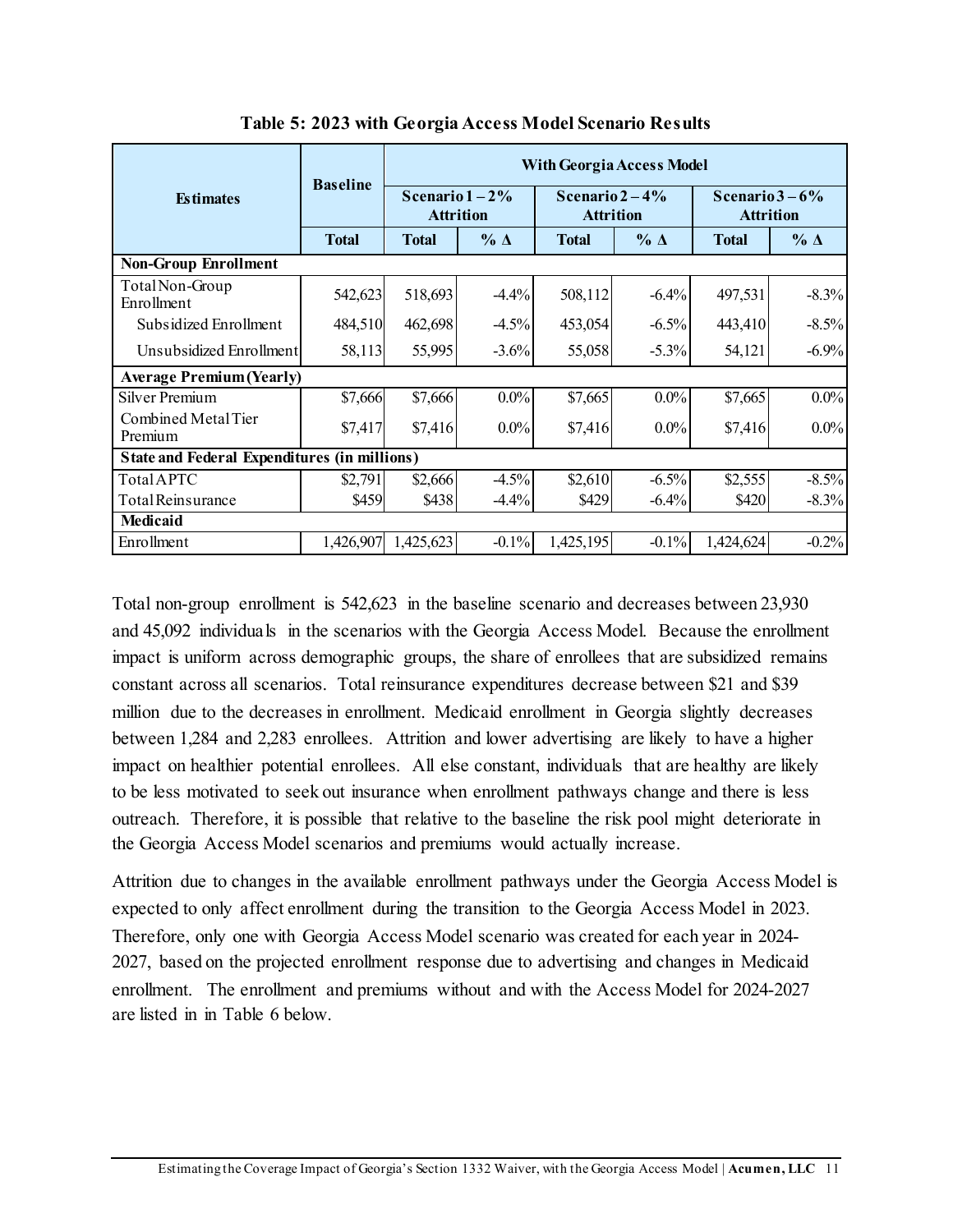<span id="page-15-1"></span>

|                                             | 2024    | 2025    | 2026    | 2027    |
|---------------------------------------------|---------|---------|---------|---------|
| <b>Total Non-Group Enrollment</b>           |         |         |         |         |
| Baseline                                    | 536,083 | 533,291 | 531,252 | 529,145 |
| With Georgia Access<br>Model                | 490,998 | 488,441 | 486,574 | 484,644 |
| <b>Combined Metal Tier Premium (Yearly)</b> |         |         |         |         |
| Baseline                                    | \$7,925 | \$8,301 | \$8,662 | \$9,036 |
| With Georgia Access<br>Model                | \$7,924 | \$8,299 | \$8,660 | \$9,034 |

**Table 6: Enrollment and Premiums Without and With Georgia Access Model**

Total enrollment decreases in each year from 2024-2027. Baseline premiums are trended using the premium trends listed in Table 3 in Section 2.2. Enrollment with the Georgia Access Model decreases by 8.4% relative to the baseline in each year. Detailed results for 2024-2027 are in Appendix C.

# <span id="page-15-0"></span>**CONCLUSION**

The Georgia Access Model will require consumers seeking non-group coverage to enroll through issuers or brokers and make the state government and private entities solely responsible for marketing and outreach. This analysis examined how changes in government advertising and potential attrition due to changes in available enrollment pathways may affect individual market and Medicaid enrollment.

The state government plans to allocate funding for marketing and outreach during the transition to the Georgia Access Model, but the state's estimated advertising expenditures are not expected to fully offset the loss of federal advertising dollars. In addition, this analysis assumes that private entity advertising remains constant under the Georgia Access Model, which implies an overall decrease in advertising expenditures and in turn an expected 2.46% decrease in total nongroup enrollment. The Georgia Access Model also involves a change in the available enrollment pathways and will likely result in some level of attrition during the transition year. Therefore, three attrition scenarios were developed and combined with the advertising response produce an estimated total non-group enrollment declines between -4.4% and -8.3% in 2023.

Lower enrollment levels are also likely to impact the Medicaid market. A fraction of consumers who apply for non-group coverage are identified as Medicaid eligible. A lower number of enrollees is likely to imply a lower number of applicants and lower applicant counts in turn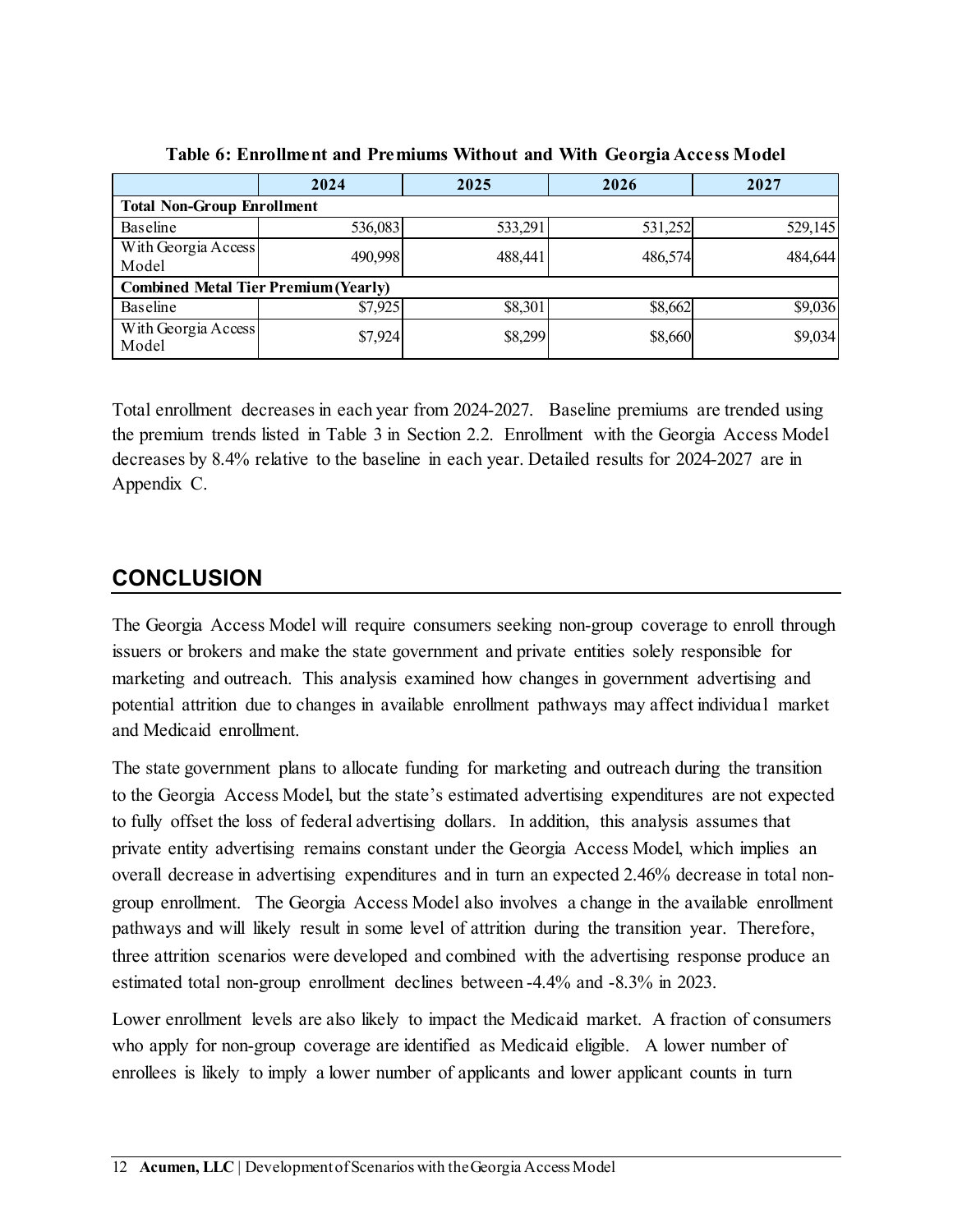imply a lower number of Medicaid eligible applicants. This analysis estimates a change in Medicaid enrollment relative to the baseline between -0.09% and -0.16% in 2023.

<span id="page-16-0"></span>The implementation of the Georgia Access Model may result in between 25,214 and 47,375 consumers losing insurance coverage if issuer and broker advertising spending levels remain unchanged compared to the baseline scenario. While this analysis was unable to estimate any premium changes, it is also possible that lower enrollment levels would lead to higher premiums if healthier and less expensive individuals exit the market at a higher rate when the Georgia Access Model is implemented.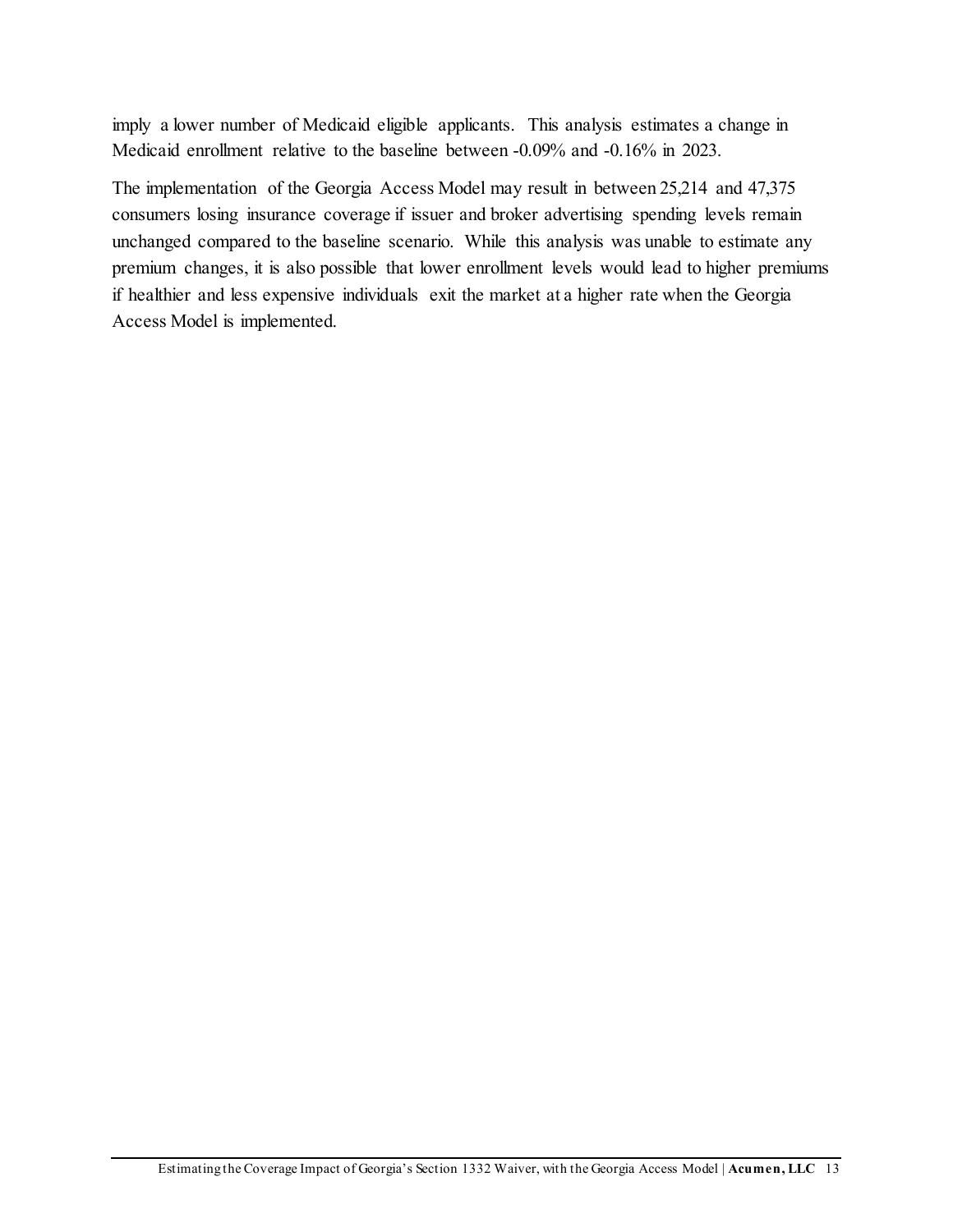## **REFERENCES**

- Aizawa, Naoki, and You Suk Kim. 2021. *Public and Private Provision of Information in Market-Based Public Programs: Evidence From Advertising in Health Insurance Marketplaces.* Cambridge: National Bureau of Economic Research (NBER). <https://www.nber.org/papers/w27695>
- Congressional Budget Office. 2019. *How CBO and JCT Analyzed Coverage Effects of New Rules for Association Health Plans and Short-Term Plans.* Congressional Budget Office. <https://www.cbo.gov/publication/54915>
- Georgia Office of the Governor. 2020. "Georgia Section 1332 State Empowerment and Relief Waiver Application." <https://medicaid.georgia.gov/document/document/modified-1332-waiver/download>
- Gollust, Sarah E., et al. 2018. *TV Advertising Volumes Were Associated With Insurance Marketplace Shopping and Enrollment in 2014*. Health Affairs. <https://www.healthaffairs.org/doi/full/10.1377/hlthaff.2017.1507>
- Hansen, Dane, and Gabriela Dieguez. 2020. *The Expansion of Short-Term Limited Duration Policies and Implications for Patients.* Milliman. <https://www.lls.org/sites/default/files/National/USA/Pdf/brief-patient-impact.pdf>
- Karaca-Mandic, Pinar, et al. 2017. *The Volume Of TV Advertisements During the ACA's First Enrollment Period Was Associated With Increased Insurance Coverage*. Health Affairs. <https://www.healthaffairs.org/doi/full/10.1377/hlthaff.2016.1440>
- Keith, Katie, 2019. "Window Shopping and Updates on HealthCare.gov." Health Affairs. <https://www.healthaffairs.org/do/10.1377/forefront.20191028.759213/full/>
- Pollitz, Karen, Michelle Long, Ashley Semanskee, and Rabah Kamal. 2018. *Understanding Short-Term Limited Duration Health Insurance.* Kaiser Family Foundation. [https://www.kff.org/health-reform/issue-brief/understanding-short-term-limited-duration](https://www.kff.org/health-reform/issue-brief/understanding-short-term-limited-duration-health-insurance/)[health-insurance/](https://www.kff.org/health-reform/issue-brief/understanding-short-term-limited-duration-health-insurance/)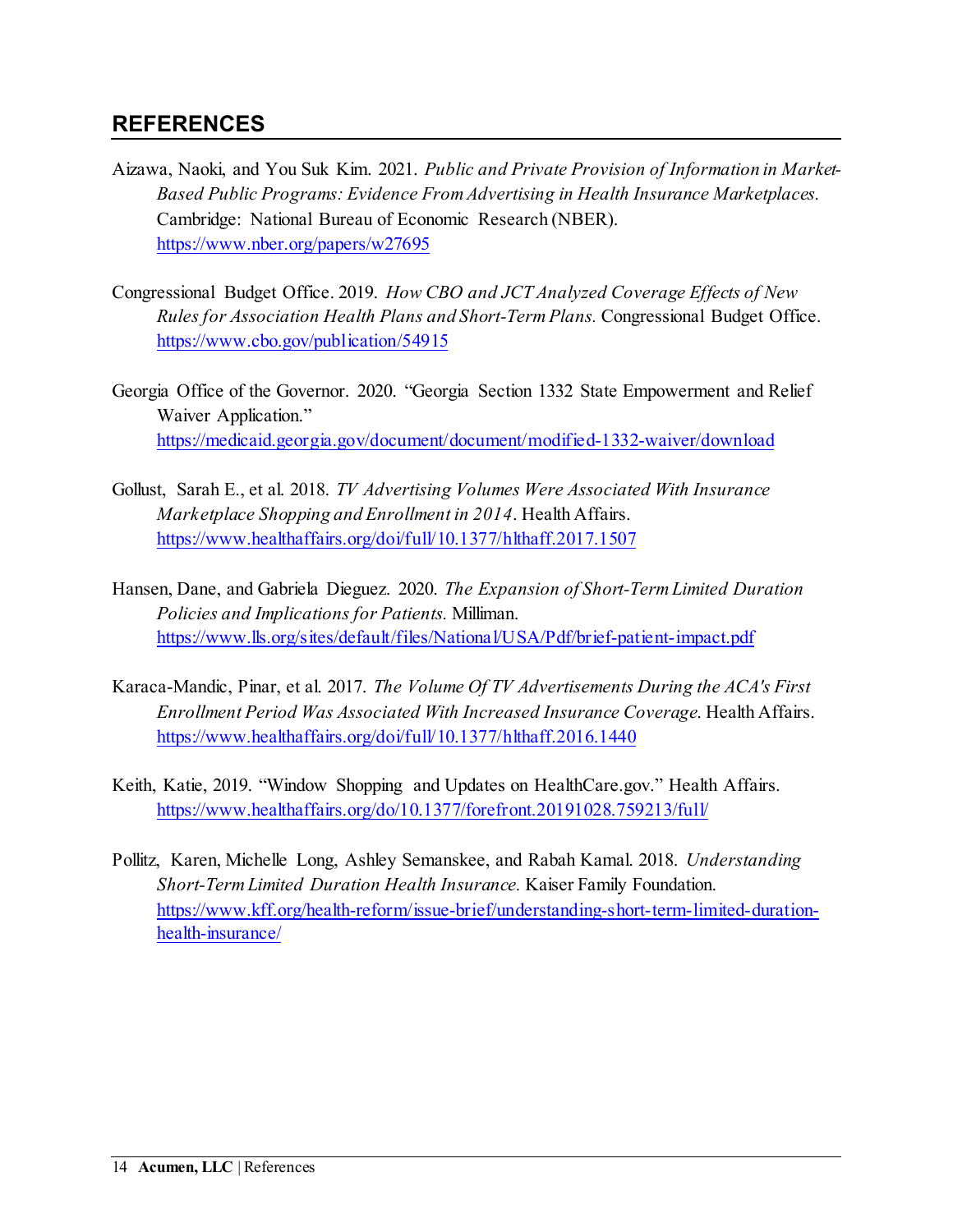# **APPENDIX A – BASELINE SCENARIO ASSUMPTIONS AND PARAMETERS**

<span id="page-18-1"></span>

| <b>Assumption Type</b>                  | <b>Assumption/Parameter</b> | <b>Source</b>                                          |
|-----------------------------------------|-----------------------------|--------------------------------------------------------|
| <b>Premium Trends</b>                   |                             |                                                        |
| 2021                                    | 4.9%                        | <b>URRT</b>                                            |
| 2022                                    | $-2.4%$                     | URRT                                                   |
| 2023                                    | 8%                          | NHE with adjustment                                    |
| 2024                                    | 7%                          | NHE with adjustment                                    |
| 2025                                    | 4.9%                        | NHE with adjustment                                    |
| 2026                                    | 4.5%                        | <b>NHE</b>                                             |
| 2027                                    | 4.5%                        | NHE                                                    |
| <b>Other</b>                            |                             |                                                        |
| Decrease in Premiums Due to Reinsurance | $-10.23%$                   | 2022 SLCS Plan Premium Data<br>with and without Waiver |
| <b>ARP Retention Rate</b>               | 25%                         | Developed in consultation with<br><b>CCIIO</b>         |
|                                         | 0-100% FPL: 1.9%            |                                                        |
| Income Distribution                     | 100-250% FPL: 79.2%         | MIDA S 2022 Enrollment as of                           |
|                                         | 250-400% FPL: 11.9%         | January 2022                                           |
|                                         | >400% FPL: 7.1%             |                                                        |

#### <span id="page-18-0"></span>**Table 7: Baseline with Reinsurance Assumptions and Parameters**

#### **Table 8: Comparison to Georgia Waiver Analysis with Reinsurance Only**

<span id="page-18-2"></span>

| <b>Assumption</b>                       | <b>Baseline with Reinsurance</b> | <b>Georgia Waiver Analysis with</b><br><b>Reinsurance Only</b> |
|-----------------------------------------|----------------------------------|----------------------------------------------------------------|
| <b>Policy Parameters</b>                |                                  |                                                                |
| Decrease in Premiums Due to Reinsurance | $-10.23%$                        | $-10.2%$                                                       |
| <b>ARP</b> Retention Rate               | 25%                              | N/A                                                            |
| <b>Premiums</b>                         |                                  |                                                                |
| 2021 Trend                              | 4.9%                             |                                                                |
| 2022 Trend                              | $-2.4%$                          |                                                                |
| 2023 Trend                              | 8%                               | Non-Benefit Expense Trend: 5.1%                                |
| 2024 Trend                              | $7\%$                            | Claim Trend: 4%                                                |
| 2025 Trend                              | 4.9%                             |                                                                |
| 2026 Trend                              | 4.5%                             |                                                                |
| 2027 Trend                              | 4.5%                             |                                                                |
| <b>MLR</b>                              | N/A                              | 82.4%                                                          |
| <b>Enrollment</b>                       |                                  |                                                                |
| Grandfathered Plan Enrollment           | 0                                | 972                                                            |
| Catastrophic Plan Enrollment            | N/A                              | 2,684                                                          |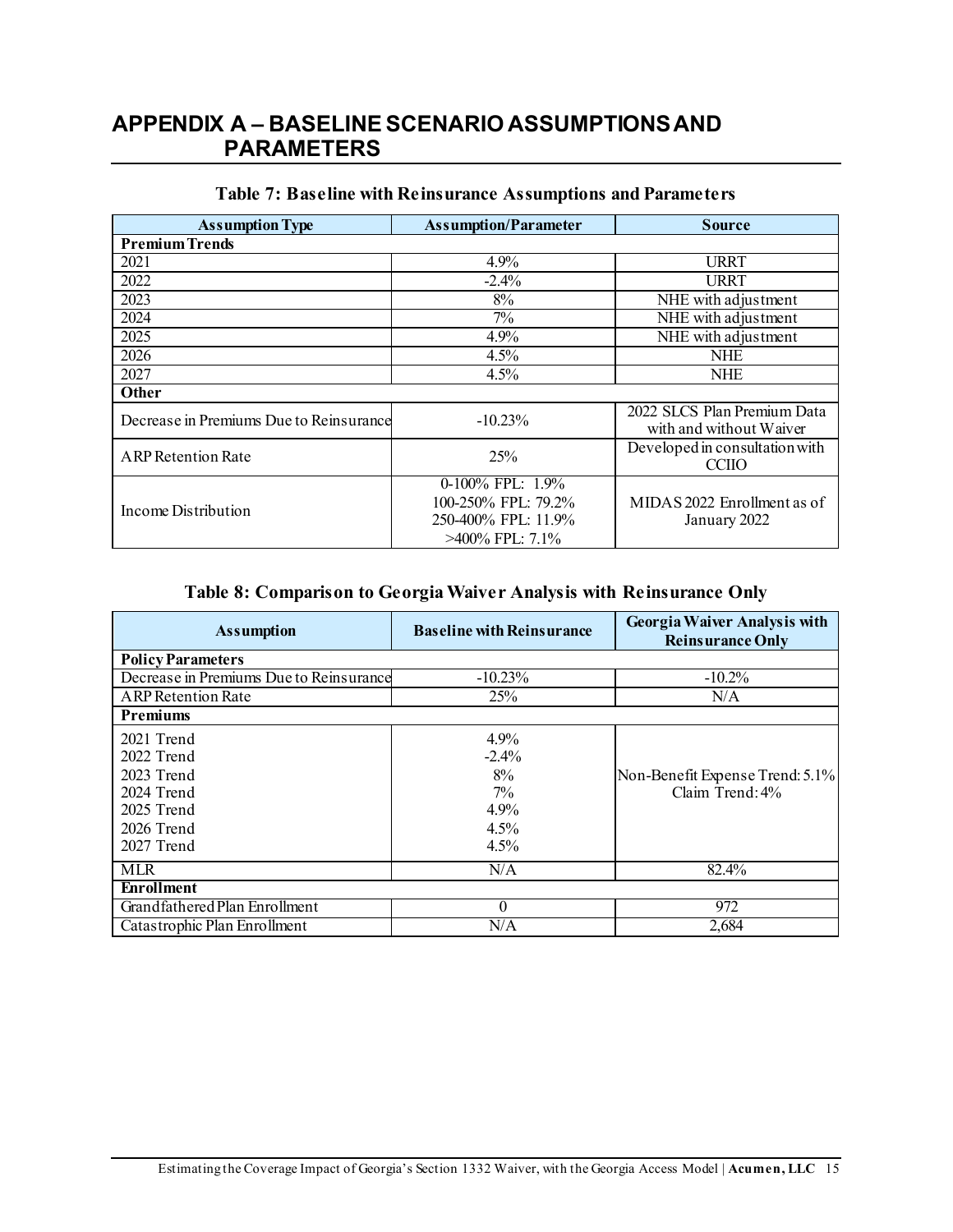### **APPENDIX B – WITH GEORGIA ACCESS MODELSCENARIO ASSUMPTION AND PARAMETERS**

<span id="page-19-1"></span>

|                                                        | <b>Assumption/Parameter</b> | <b>Source</b>                                              |  |  |  |
|--------------------------------------------------------|-----------------------------|------------------------------------------------------------|--|--|--|
| Advertising                                            |                             |                                                            |  |  |  |
| Federal Government Advertising<br><b>Effectiveness</b> | .05                         | Aizawa & Kim, 2021                                         |  |  |  |
| State Government Advertising<br>Effectiveness          | .05                         | Aizawa & Kim, 2021                                         |  |  |  |
| Private Entity Advertising<br>Effectiveness            | .023                        | Aizawa & Kim, 2021                                         |  |  |  |
| Federal Government Advertising<br>Expenditure          | \$7,602,163                 | <b>CCIIO</b>                                               |  |  |  |
| State Government Advertising<br>Expenditure            | \$4,000,000                 | <b>CCIIO</b>                                               |  |  |  |
| 2023 Advertising Market Size                           | 1,587,290                   | 2023 baseline non-group enrollment<br>plus uninsured       |  |  |  |
| <b>Attrition</b>                                       |                             |                                                            |  |  |  |
| <b>Attrition Rate</b>                                  | $2\%$                       | Georgia waiver actuarial analysis<br>access model scenario |  |  |  |
| <b>Alternative Attrition Rates</b>                     | $4\%, 6\%$                  | Developed in consultation with<br>CCIO <sup>18</sup>       |  |  |  |
| <b>Medicaid</b>                                        |                             |                                                            |  |  |  |
| Application to Enrollment Ratio                        | 1.27                        | 2020 Open Enrollment                                       |  |  |  |
| Fraction of Applicants that are<br>Medicaid Eligible   | $4\%$                       | 2020 Open Enrollment                                       |  |  |  |

#### <span id="page-19-0"></span>**Table 9: With Georgia Access Model Scenario Assumptions and Parameters**

 $\overline{a}$ 

<span id="page-19-2"></span> $18$  The low attrition rate of 2% was selected in consideration of Georgia's estimated 2% attrition rate in its waiver application, and the high attrition rate of 6% was selected in consideration of the experiences of some states after transitioning to State-based Marketplaces. For example, Nevada's enrollment fell 7% for the 2020 plan year after its transition to an SBE, compared to flat enrollment nationally.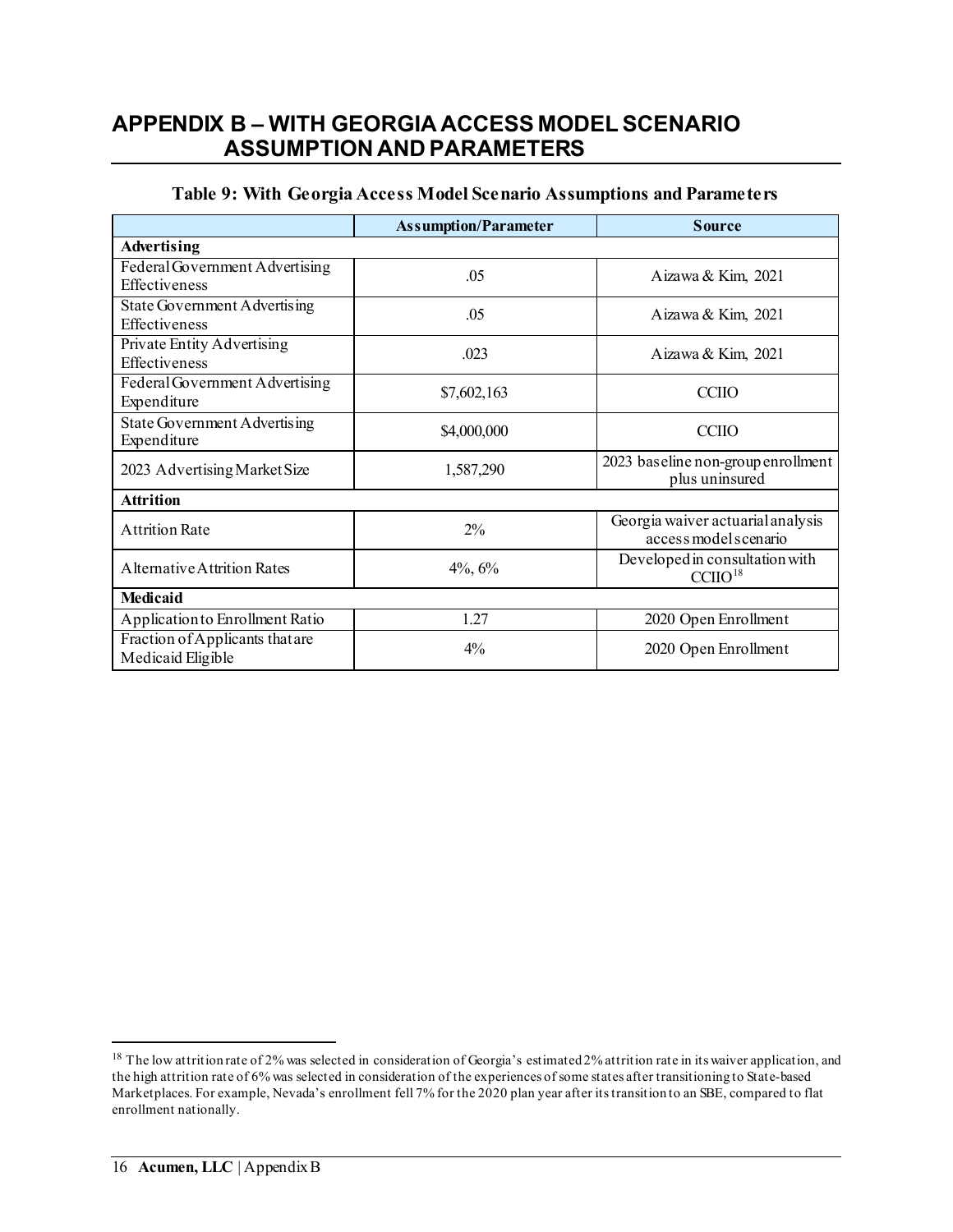# **APPENDIX C – DETAILED WITH GEORGIA ACCESS MODEL RESULTS**

<span id="page-20-1"></span>

|                                                     | 2024      | 2025      | 2026      | 2027      |
|-----------------------------------------------------|-----------|-----------|-----------|-----------|
| <b>Baseline</b>                                     |           |           |           |           |
| <b>Non-Group Enrollment</b>                         |           |           |           |           |
| Total Non-Group Enrollment                          | 536,083   | 533,291   | 531,252   | 529,145   |
| Subsidized Enrollment                               | 478,739   | 476,178   | 474,281   | 472,309   |
| Unsubsidized Enrollment                             | 57,345    | 57,114    | 56,971    | 56,836    |
| <b>Average Premiums (Yearly)</b>                    |           |           |           |           |
| <b>Silver Premium</b>                               | \$8,192   | \$8,580   | \$8,954   | \$9,342   |
| Combined Metal Tier                                 | \$7,925   | \$8,301   | \$8,662   | \$9,036   |
| Premium                                             |           |           |           |           |
| <b>State and Federal Expenditures (in millions)</b> |           |           |           |           |
| TotalAPTC                                           | \$2,953   | \$3,070   | \$3,185   | \$3,300   |
| Total Reinsurance                                   | \$484     | \$504     | \$524     | \$545     |
| <b>Medicaid</b>                                     |           |           |           |           |
| Enrollment                                          | 1,427,140 | 1,426,784 | 1,426,220 | 1,426,159 |
| <b>With Georgia Access Model</b>                    |           |           |           |           |
| <b>Non-Group Enrollment</b>                         |           |           |           |           |
| Total Non-Group Enrollment                          | 490,998   | 488,441   | 486,574   | 484,644   |
| Subsidized Enrollment                               | 437,620   | 435,268   | 433,523   | 431,708   |
| Unsubsidized Enrollment                             | 53,378    | 53,173    | 53,051    | 52,936    |
| <b>Average Premiums (Yearly)</b>                    |           |           |           |           |
| <b>Silver Premium</b>                               | \$8,190   | \$8,579   | \$8,952   | \$9,340   |
| Combined Metal Tier<br>Premium                      | \$7,924   | \$8,299   | \$8,660   | \$9,034   |
| <b>State and Federal Expenditures (in millions)</b> |           |           |           |           |
| <b>Total APTC</b>                                   | \$2,670   | \$2,806   | \$2,912   | \$3,016   |
| Total Reinsurance                                   | \$443     | \$462     | \$480     | \$499     |
| <b>Medicaid</b>                                     |           |           |           |           |
| Enrollment                                          | 1,424,857 | 1,424,502 | 1,423,938 | 1,423,877 |
| <b>Comparison</b>                                   |           |           |           |           |
| <b>Non-Group Enrollment</b>                         |           |           |           |           |
| Total Non-Group Enrollment                          | $-8.4%$   | $-8.4%$   | $-8.4%$   | $-8.4%$   |
| Subsidized Enrollment                               | $-8.6%$   | $-8.6%$   | $-8.6%$   | $-8.6%$   |
| Unsubsidized Enrollment                             | $-6.9\%$  | $-6.9%$   | $-6.9%$   | $-6.9\%$  |
| <b>Average Premiums (Yearly)</b>                    |           |           |           |           |
| Silver Premium                                      | $-0.0\%$  | $-0.0\%$  | $-0.0\%$  | $-0.0\%$  |
| Combined Metal Tier                                 | $-0.0\%$  | $-0.0\%$  | $-0.0\%$  | $-0.0\%$  |
| Premium                                             |           |           |           |           |
| <b>State and Federal Expenditures (in millions)</b> |           |           |           |           |
| <b>Total APTC</b>                                   | $-8.6%$   | $-8.6%$   | $-8.6%$   | $-8.6%$   |
| Total Reinsurance                                   | $-8.4%$   | $-8.4%$   | $-8.4%$   | $-8.4%$   |
| <b>Medicaid</b>                                     |           |           |           |           |
| Enrollment                                          | $-0.2%$   | $-0.2%$   | $-0.2%$   | $-0.2%$   |

#### <span id="page-20-0"></span>**Table 10: 2024-2027 Baseline and With Georgia Access Model Scenario Results**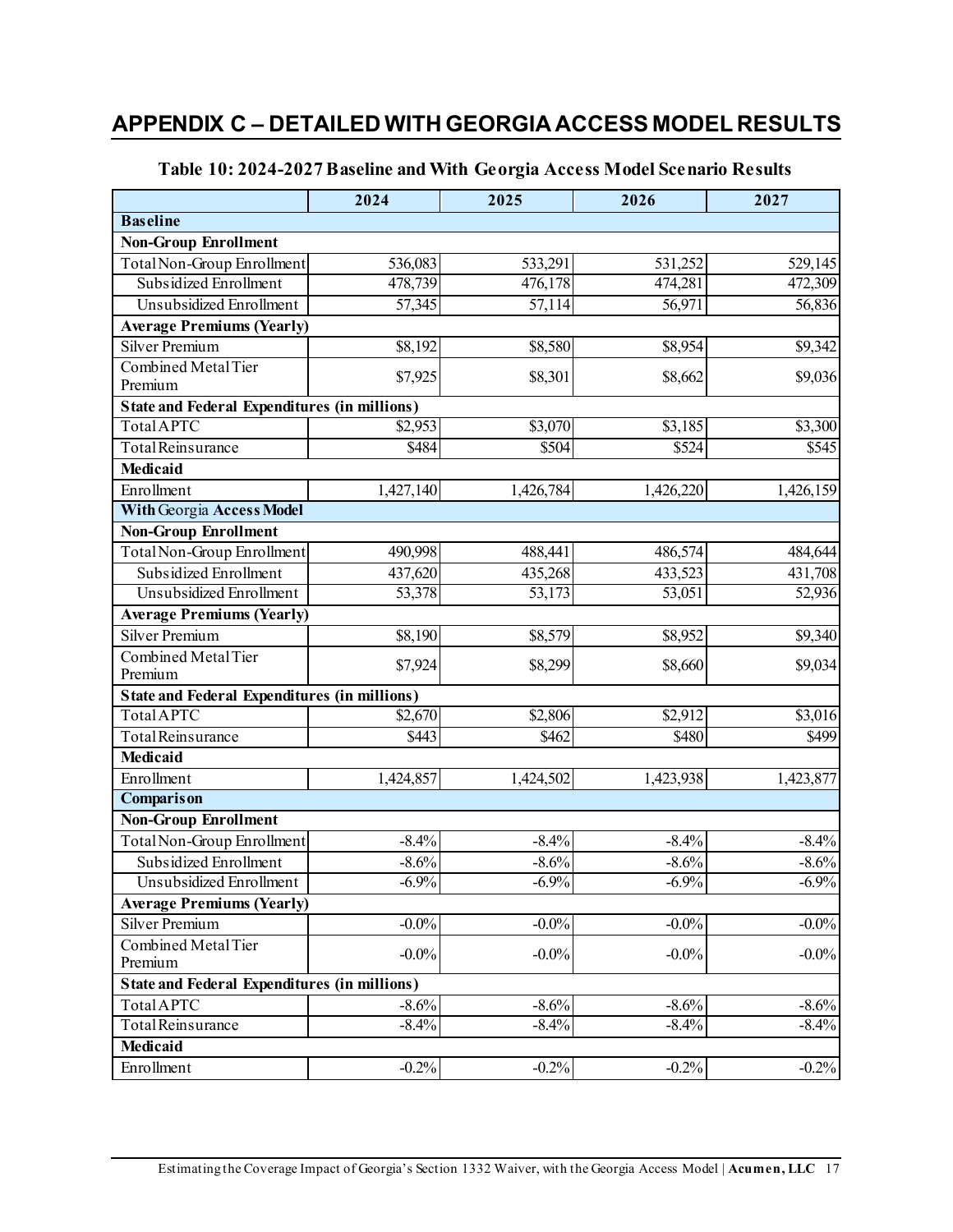# <span id="page-21-0"></span>**APPENDIX D – IMPACT OF STLDI PLAN SWITCHING**

In addition to impacts on advertising spending and attrition, the Georgia Access Model's changes in the available enrollment pathways for consumers may also impact the number of consumers who choose to enroll in Short-Term Limited Duration Insurance (STLDI) plans. The movement of consumers away from HealthCare.gov towards issuers and brokers under the Georgia Access Model is likely to increase their exposure to STLDI plan marketing, and this increased exposure may affect the number of consumers enrolling in STLDI plans. This Appendix includes alternative modeling results that incorporate the impact of potential switching to STLDI plans under the Georgia Access Model. Section D.1 discusses the methodology used for estimating the level of switching to STLDI plans under the Georgia Access Model, section D.2 presents the modeling results, and section D.3 provides additional information on the assumptions and parameters used to estimate the level of STLDI switching.

# <span id="page-21-1"></span>**D.1 Estimating the Impact of STLDI Switching**

Currently, consumers using the federal marketplace channels to enroll in non-group coverage likely experience less STLDI plan marketing than those enrolling directly through issuers and brokers, as these plans are not offered on the HealthCare.gov platform. The Georgia Access Model will require all consumers seeking individual marketplace coverage to enroll directly through an issuer or broker, which will significantly increase the volume of enrollees using these channels. This shift in available enrollment pathways is likely to increase exposure to STLDI plans and may lead to more consumers enrolling in these plans compared to current policy. While the level of switching might also depend on the intensity with which these plans are marketed, this analysis builds on the assumption that issuers and brokers will not change their overall advertising levels and assumes that that the marketing intensity of STLDI plans also does not change.

The approach to estimate the fraction of non-group enrollees that are expected to switch to STLDI plans under the Georgia Access Model is similar to the Congressional Budget Office (CBO) methodology for estimating the number of people who will switch to STLDI plans as a result of the 2018 STLDI regulation changes.[19](#page-21-2) The following steps were used to estimate the fraction of enrollees expected to switch to STLDI plans:

- (1) Determine the population eligible to switch to STLDI plans;
- (2) Estimate the difference between non-group premiums and STLDI premiums;
- (3) Use the CBO elasticity estimate adjusted to account for consumers' knowledge of and availability of STLDI plans since the 2018 regulation changes, as well as the percent

 $\overline{a}$ 

<span id="page-21-2"></span><sup>19</sup> Congressional Budget Office. 2019. *How CBO and JCT Analyzed Coverage Effects of New Rules for Association Health Plans and Short-Term Plans.* Congressional Budget Office. <https://www.cbo.gov/publication/54915>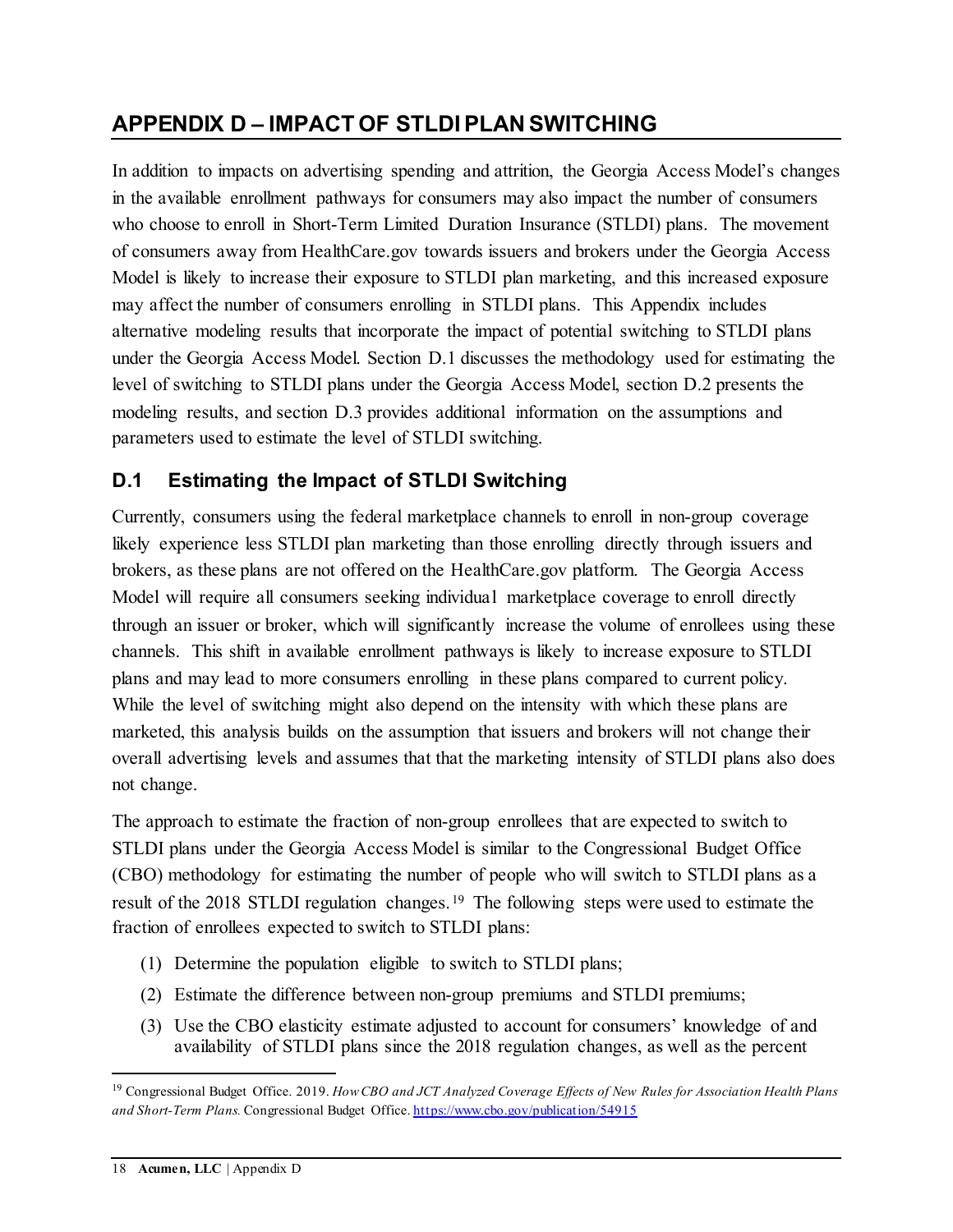difference in premiums calculated in step (2) to estimate the fraction of enrollees expected to switch.

Three restrictions were made on the non-group population to determine the population eligible to switch to STLDI plans in step (1). First, the enrollment channel preferences of enrollees were used to determine the size of the eligible population. Open Enrollment (OE) data from 2022 was used to estimate the share of enrollees in each pathway, as these shares reflect the preferences of consumers in the absence of the Georgia Access Model and are an indicator of their likely exposure to STLDI plans.<sup>[20](#page-22-0)</sup> Enrollees were separated into three groups that are expected to respond differently to the Georgia Access Model:

- **Auto-re-enrollees** These enrollees are expected to continue using the auto-reenrollment feature that Georgia plans to implement and it is therefore unlikely that these enrollees will switch to STLDI plans.
- **Enrollees with agent or broker assistance or using DE/EDE** These enrollees interacted directly with agents or brokers or enrolled through and issuer or broker and therefore were likely exposed to STLDI marketing. Given their enrollment preference for a non-group plan, it is unlikely that these enrollees will switch to an STLDI plan under the Georgia Access Model, assuming the promotion intensity of these plans does not change.
- **All other enrollees** These enrollees used other federal marketplace pathways such as healthCare.gov or the marketplace call center where STLDI plans are not offered and it is therefore unlikely they had the same exposure to STLDI plan marketing as the previous group. It is possible that when these enrollees move to issuer and brokers channels some of them may choose to enroll in an STLDI plan.

Second, enrollees receiving Advance Premium Tax Credits (APTCs) are not likely to switch to STLDI plans because they already have access to affordable premiums. Therefore, only lowand high-income enrollees (below 100% FPL or above 400% FPL) were considered eligible to switch. It is assumed that the fraction of enrollees in each of the three enrollment groups discussed above is constant across income groups and any enrollment changes due to consumers switching to STLDI plans are applied to the low- and high-income groups.

Third, STLDI plans are often medically underwritten and usually do not offer coverage for preexisting conditions, therefore enrollees with pre-existing conditions are unlikely to switch to these plans.[21](#page-22-1) The analysis estimated the size of the group of healthier enrollees likely to switch

l

<span id="page-22-1"></span><span id="page-22-0"></span><sup>&</sup>lt;sup>20</sup> 2022 Open Enrollment data by enrollment channel from CCIIO, March 1, 2022.<br><sup>21</sup> Pollitz, Karen, Michelle Long, Ashley Semanskee, and Rabah Kamal. 2018. *Understanding Short-Term Limited Duration Health Insurance*. Kaiser Family Foundation. [https://www.kff.org/health-reform/issue-brief/understanding-short-term-limited](https://www.kff.org/health-reform/issue-brief/understanding-short-term-limited-duration-health-insurance/)[duration-health-insurance/](https://www.kff.org/health-reform/issue-brief/understanding-short-term-limited-duration-health-insurance/)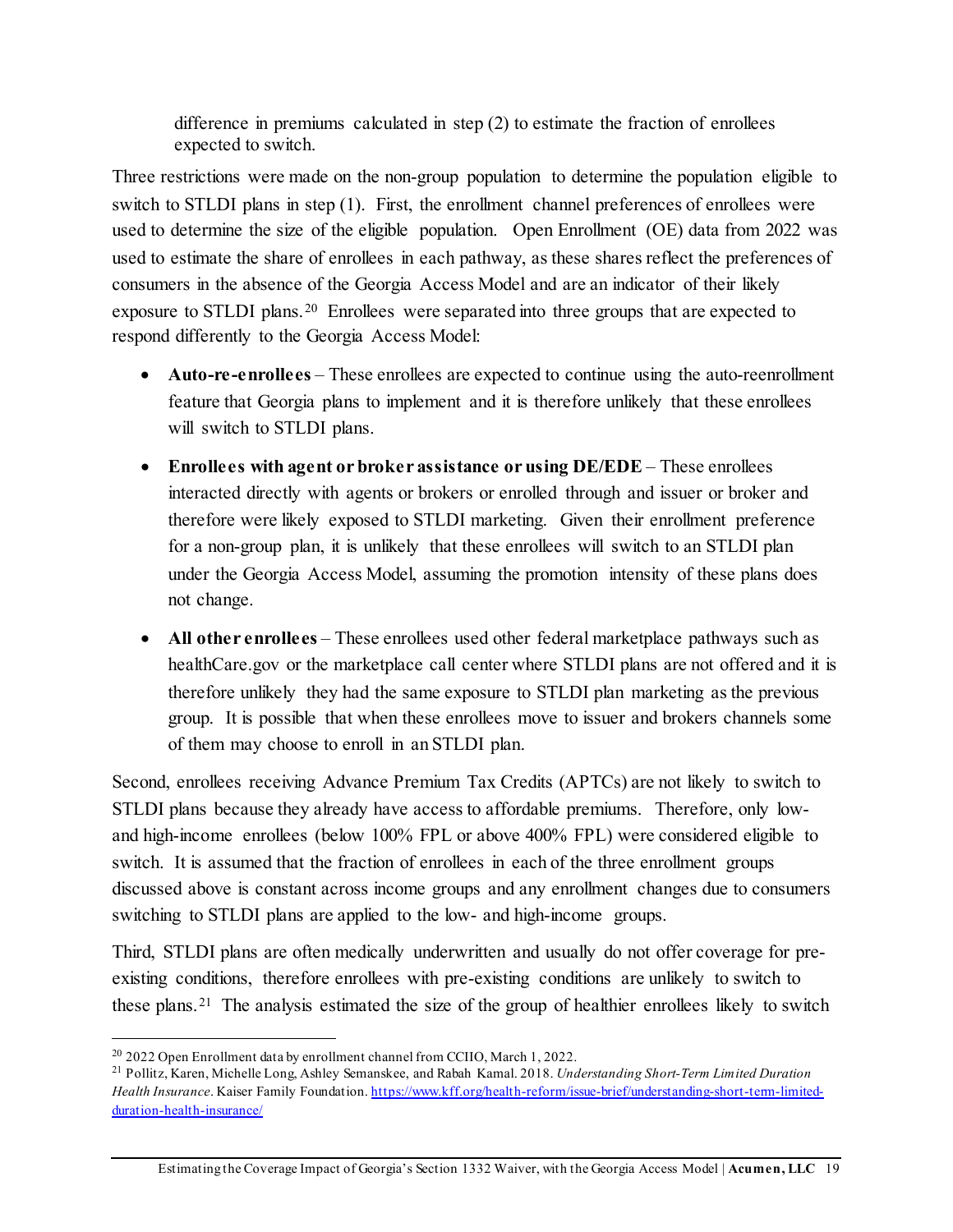by estimating the fraction of non-cost-sharing reduction (CSR) non-group enrollees with zero high-cost conditions (HCCs) in External Data Gathering Environment (EDGE) 2019 data. Non-CSR enrollees were used as a proxy for non-APTC enrollees because information on APTC enrollees was not available in the data and the non-CSR population was more representative of the non-APTC population likely to switch.

The percent difference in non-group and STLDI premiums was calculated in step (2). Issuer level premium data was used to estimate the average yearly STLDI premium in Georgia which was compared to the baseline average yearly bronze premium.[22](#page-23-1) The premiums were also adjusted to account for differences in their actuarial values.[23](#page-23-2) STLDI premiums were estimated to be 33% cheaper than a bronze plan in 2023.

The adjusted CBO estimate of cross-price elasticity was applied in step (3). The CBO estimated a cross-price elasticity of -1.18 based on the expected response to the 2018 rule change, which extended STLDI plans' allowed coverage periods up to 364 days and allowed enrollees to renew these plans for up to three years. STLDI plans with new coverage rules are already available in the baseline scenario and Georgia non-group enrollees, to various degrees, are already aware of their availability. Therefore, in consultation with CCIIO, the CBO estimate was adjusted to - 0.59 for the purposes of this analysis.

The percent difference in premiums and adjusted elasticity were applied to the fraction of nongroup enrollees in the third enrollment group that were estimated to have 0 HCCs to estimate the fraction of these enrollees expected to switch. Then, this percentage of enrollees expected to switch to STLDI plans was applied to only the low- and high-income groups. The fraction of total non-group enrollees expected to switch to STLDI plans is 0.5%.

#### <span id="page-23-0"></span>**D.2 With Georgia Access Model and STLDI Switching Results**

The estimated level of switching to STLDI plans was combined with the advertising and attrition impacts to estimate the total non-group enrollment response for the three with Georgia Access Model scenarios in 2023. Because only unsubsidized enrollees are expected to switch to STLDI plans under the Georgia Access Model, the non-group enrollment response varies by income groups. The model results for 2023 are listed in Table 11 below.

 $\overline{a}$ 

<span id="page-23-1"></span><sup>&</sup>lt;sup>22</sup> STLDI premiums estimated from internal CMS data on STLDI enrollment and premiums.

<span id="page-23-2"></span><sup>23</sup> Hansen, Dane, and Gabriela Dieguez. 2020. *The expansion of Short-Term Limited Duration Policies and Implications for Patients.* Milliman.<https://www.lls.org/sites/default/files/National/USA/Pdf/brief-patient-impact.pdf>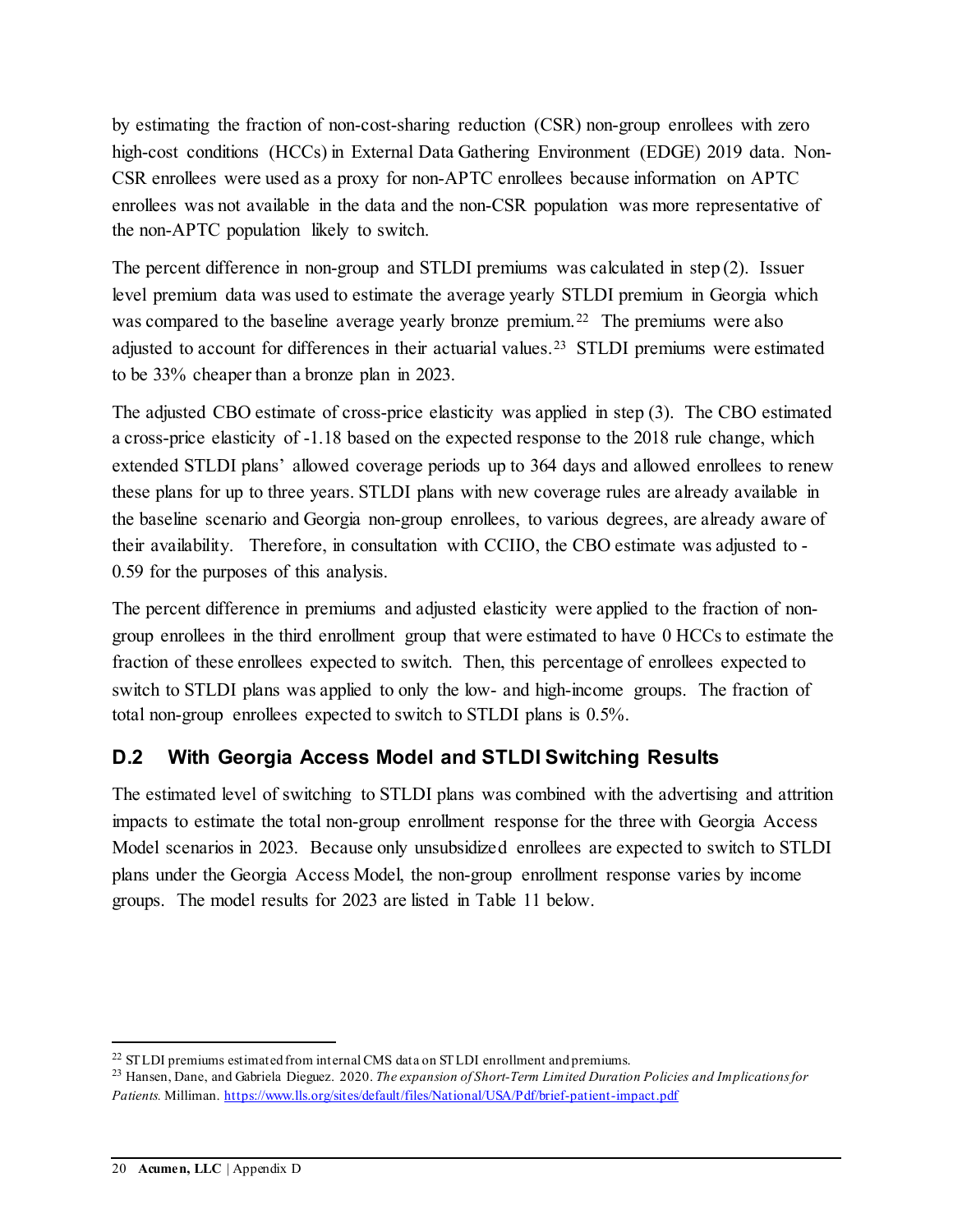<span id="page-24-0"></span>

|                                                     | <b>Baseline</b> | <b>With Georgia Access Model</b>     |            |                                     |            |                                      |            |
|-----------------------------------------------------|-----------------|--------------------------------------|------------|-------------------------------------|------------|--------------------------------------|------------|
| <b>Estimates</b>                                    |                 | Scenario $1-2\%$<br><b>Attrition</b> |            | Scenario $2-4%$<br><b>Attrition</b> |            | Scenario $3-6\%$<br><b>Attrition</b> |            |
|                                                     | <b>Total</b>    | <b>Total</b>                         | $% \Delta$ | <b>Total</b>                        | $% \Delta$ | <b>Total</b>                         | $% \Delta$ |
| <b>Non-Group Enrollment</b>                         |                 |                                      |            |                                     |            |                                      |            |
| Total Non-Group<br>Enrollment                       | 542,623         | 515,876                              | $-4.9%$    | 505,349                             | $-6.9\%$   | 494,820                              | $-8.8%$    |
| Subsidized Enrollment                               | 484,510         | 462,586                              | $-4.5%$    | 452,945                             | $-6.5\%$   | 443,302                              | $-8.5\%$   |
| Unsubsidized Enrollment                             | 58,113          | 53,290                               | $-8.3\%$   | 52,404                              | $-9.8%$    | 51,518                               | $-11.3%$   |
| <b>Average Premium (Yearly)</b>                     |                 |                                      |            |                                     |            |                                      |            |
| Silver Premium                                      | \$7,666         | \$7,673                              | 0.1%       | \$7,673                             | $0.1\%$    | \$7,672                              | 0.1%       |
| Combined Metal Tier<br>Premium                      | \$7,417         | \$7,423                              | 0.1%       | \$7,423                             | 0.1%       | \$7,423                              | $0.1\%$    |
| <b>State and Federal Expenditures (in millions)</b> |                 |                                      |            |                                     |            |                                      |            |
| TotalAPTC                                           | \$2,791         | \$2,668                              | $-4.4%$    | \$2,613                             | $-6.4%$    | \$2,557                              | $-8.4%$    |
| Total Reinsurance                                   | \$459           | \$436                                | $-4.9%$    | \$427                               | $-6.8\%$   | \$419                                | $-8.7%$    |
| <b>Medicaid</b>                                     |                 |                                      |            |                                     |            |                                      |            |
| Enrollment                                          | 1,426,907       | 1,425,337                            | $-0.1%$    | 1,424,624                           | $-0.2%$    | 1,424,053                            | $-0.2%$    |

**Table 11: 2023 with Georgia Access Model and STLDI Switching Scenario Results** 

Total non-group enrollment is 542,623 in the baseline scenario and decreases between 26,747 and 47,803 in the with Georgia Access Model scenarios. Accounting for a fraction of non-group enrollees switching to STLDI plans results in close to an additional 3,000 enrollees leaving the market in 2023 compared to the with Georgia Access Model results in Section 3. Total reinsurance expenditures decrease between \$22 and \$40 million due to the decreases in enrollment. Medicaid enrollment slightly decreases between 1,570 and 2,854 enrollees in these scenarios and these changes are slightly larger compared to the results in Section 3.

The changes in non-group enrollment vary by income level, which results in small changes to the enrolled age distribution and in turn a small increase in premiums of 0.1%. Because healthy non-group enrollees might be more likely to switch to STLDI plans than their sicker counterparts, the actual premium increases could be larger than the 0.1% estimated increase due to changes in the risk pool.

Consistent with the modeling results in Section 3, only one scenario was estimated for 2024- 2027. The enrollment and premiums without and with the Georgia Access Model for 2024-2027 are listed in in Table 12 below.